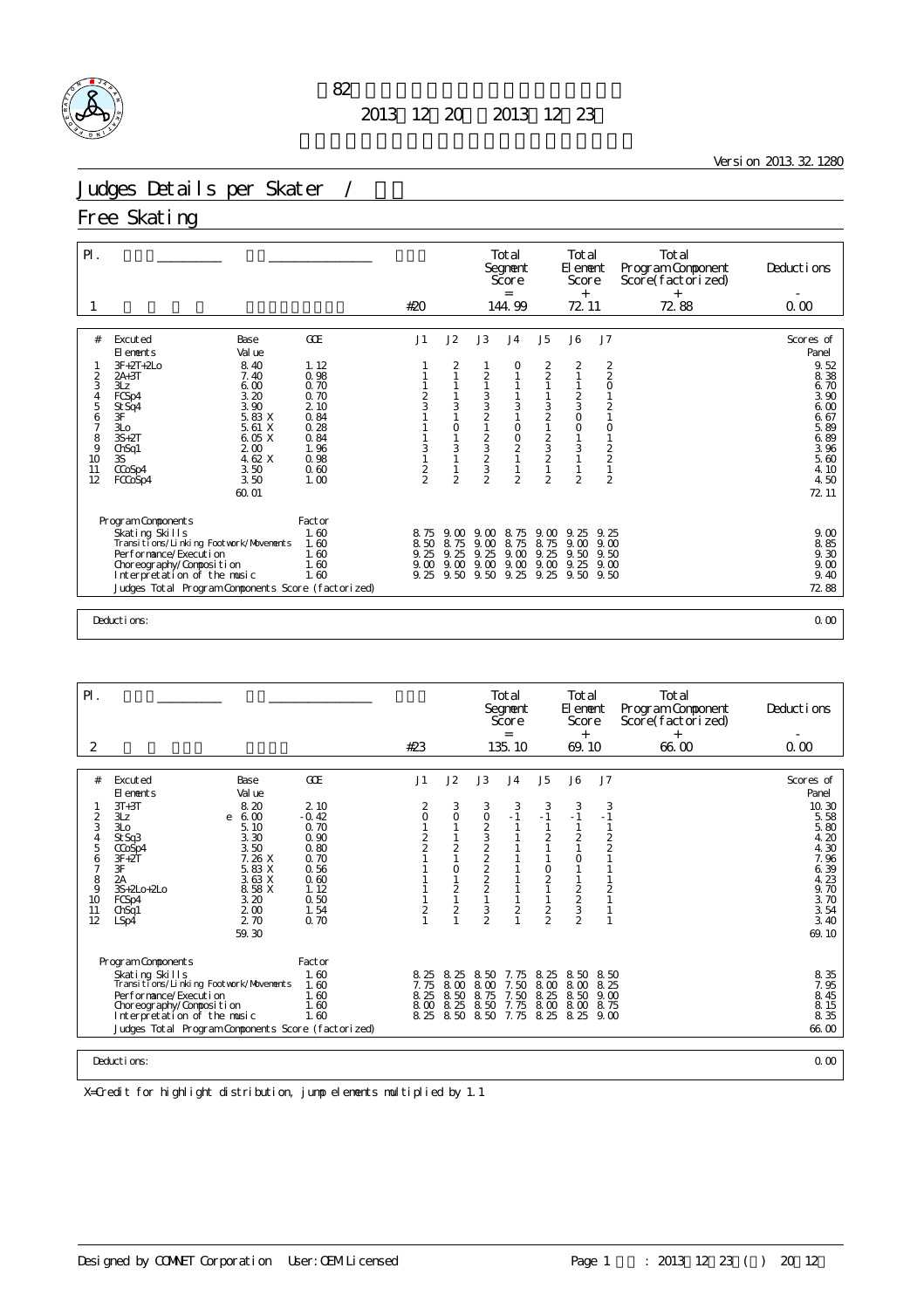

<u> 1980 - Johann Barn, mars ann an t-Amhain Aonaich an t-Aonaich an t-Aonaich ann an t-Aonaich ann an t-Aonaich</u>

Version 2013.32.1280

### Judges Details per Skater /

#### Free Skating

| $\mathsf{PI}$ .<br>3               |                                                                                                                                                               |                                                         | #24                                          |                                                                           |                                                   | Total<br>Segnent<br>Score<br>$=$<br>126.49                                                           |                                                                | Total<br>El enent<br>Score<br>$+$<br>55.69            |                                                                              | Total<br>Program Component<br>Score(factorized)<br>$^{+}$<br>70.80 | Deductions<br>0.00                                           |
|------------------------------------|---------------------------------------------------------------------------------------------------------------------------------------------------------------|---------------------------------------------------------|----------------------------------------------|---------------------------------------------------------------------------|---------------------------------------------------|------------------------------------------------------------------------------------------------------|----------------------------------------------------------------|-------------------------------------------------------|------------------------------------------------------------------------------|--------------------------------------------------------------------|--------------------------------------------------------------|
|                                    |                                                                                                                                                               |                                                         |                                              |                                                                           |                                                   |                                                                                                      |                                                                |                                                       |                                                                              |                                                                    |                                                              |
| #<br>2<br>3<br>4<br>5              | Excuted<br>Base<br>Val ue<br>El ements<br>3A<<br>6.00<br>0.88<br>1A+SEQ<br>3F<br>5.30<br>3.50<br>CCoSp4<br>3.20<br>FCS <sub>p4</sub>                          | GOE<br>$-2.40$<br>$-0.60$<br>1.12<br>0.70<br>1.00       | J1<br>$-3$<br>$-3$<br>$2$<br>$2$<br>$2$<br>O | J2<br>$-2$<br>$-3$<br>2<br>$\frac{1}{2}$                                  | J3<br>- 1<br>$\frac{3}{2}$<br>$\frac{2}{3}$       | J <sub>4</sub><br>$\frac{-2}{3}$<br>$\frac{1}{2}$                                                    | J <sub>5</sub><br>$-3$<br>$-3$<br>$\mathbf{1}$<br>$\mathbf{1}$ | J6<br>$-3$<br>$-3$<br>2<br>1<br>$\frac{2}{0}$         | J7<br>$\frac{-2}{2}$<br>$\mathbf{1}$<br>$\frac{2}{2}$ <sub>0</sub>           |                                                                    | Scores of<br>Panel<br>3.60<br>0.28<br>6.42<br>4.20<br>4.20   |
| 6<br>7<br>8<br>9<br>10<br>11<br>12 | 6.82 X<br>$2A+3T<$<br>4.62 X<br>3S<br>6.38 X<br>$3F+1LO$<br>5.61 X<br>3L <sub>O</sub><br>200<br>FCCoSp1<br>3.90<br>St Sq4<br>2 <sub>0</sub><br>ChSq1<br>50.21 | 0.10<br>0.14<br>$-0.14$<br>0.84<br>0.80<br>2 10<br>1.82 | $\circ$<br>$\circ$<br>$\frac{2}{3}$          | $\mathbf{1}$<br>$\circ$<br>$-1$<br>$\mathbf{1}$<br>$\mathbf{1}$<br>3<br>3 | $\begin{array}{c}\n0 \\ 2 \\ 3\n\end{array}$<br>3 | $\mathsf O$<br>$\circ$<br>$\mathsf O$<br>$\begin{array}{c} 0 \\ 2 \\ 3 \end{array}$<br>$\mathcal{P}$ | $-1$<br>$\circ$<br>$-1$<br>$\mathbf{1}$<br>$\frac{1}{3}$<br>3  | $-1$<br>$\circ$<br>$\mathbf{1}$<br>$\frac{1}{3}$<br>3 | $\mathbf{1}$<br>$\circ$<br>$\begin{array}{c}\n2 \\ 2 \\ 3 \\ 2\n\end{array}$ |                                                                    | 6.92<br>4.76<br>6.24<br>6.45<br>280<br>6.00<br>3.82<br>55.69 |
|                                    | Program Components<br>Skating Skills<br>Transi ti ons/Li nki ng Footvork/Movements<br>Performance/Execution<br>Choreography/Composition                       | Factor<br>1.60<br>1.60<br>1.60<br>1.60                  | 8.75<br>8.25<br>8.50<br>8.75                 | 9.00<br>8.75<br>8.75<br>9.25                                              | 9.00<br>8.75<br>8.75<br>9.00                      | 8.75<br>8.50<br>8.75<br>9.00                                                                         | 8.50<br>8.50<br>8.25<br>8.75                                   | 9.50<br>9.00<br>9.25<br>9.25                          | 9.00<br>8.75<br>8.75<br>9.00                                                 |                                                                    | 8.90<br>8.65<br>8.70<br>9.00                                 |
|                                    | Interpretation of the music<br>Judges Total Program Components Score (factorized)                                                                             | 1.60                                                    |                                              | 8.75 9.25                                                                 | 9.00                                              | 8.75                                                                                                 | 8.75                                                           | 9.50                                                  | 9.25                                                                         |                                                                    | 9.00<br>70.80                                                |
|                                    |                                                                                                                                                               |                                                         |                                              |                                                                           |                                                   |                                                                                                      |                                                                |                                                       |                                                                              |                                                                    |                                                              |
|                                    | Deductions:                                                                                                                                                   |                                                         |                                              |                                                                           |                                                   |                                                                                                      |                                                                |                                                       |                                                                              |                                                                    | 0.00                                                         |

| $P$ .         |                                                                       |                 |                                            |               |                                                    | Total<br>Segnent<br>Score<br>$=$             |               | Total<br>El ement<br>Score<br>$+$                |                        | Total<br>Program Component<br>Score(factorized) | Deductions                |
|---------------|-----------------------------------------------------------------------|-----------------|--------------------------------------------|---------------|----------------------------------------------------|----------------------------------------------|---------------|--------------------------------------------------|------------------------|-------------------------------------------------|---------------------------|
| 4             |                                                                       | <b>FS</b>       | #22                                        |               |                                                    | 125.53                                       |               | 64.09                                            |                        | $^{+}$<br>61.44                                 | 0.00                      |
|               |                                                                       |                 |                                            |               |                                                    |                                              |               |                                                  |                        |                                                 |                           |
| #             | Excuted<br>Base<br>El ements<br>Val ue                                | GOE             | J1                                         | J2            | J3                                                 | J <sub>4</sub>                               | J5            | J6                                               | J7                     |                                                 | Scores of<br>Panel        |
|               | 3F<br>5.30                                                            | 0.70            |                                            |               |                                                    |                                              |               |                                                  |                        |                                                 | 6.00                      |
| $\frac{2}{3}$ | 3L <sub>O</sub><br>5.10<br>$3S + 2T + 2LO$<br>7.30                    | 0.98<br>0.84    | $\frac{2}{1}$                              | $\circ$       |                                                    | $\frac{2}{1}$                                | 0             |                                                  |                        |                                                 | 6.08<br>8.14              |
| 4             | 3.50<br>CCoSp4                                                        | 0.80            |                                            | 1             |                                                    |                                              |               |                                                  |                        |                                                 | 4.30                      |
| 5<br>6        | 3.30<br>StSq3<br>8.14 X<br>$2A+3T$                                    | 0.90<br>1.26    | $\begin{array}{c} 2 \\ 2 \\ 2 \end{array}$ | $\mathbf{1}$  | 2223321                                            | $\begin{array}{c}\n2 \\ 2 \\ 1\n\end{array}$ |               | $\frac{2}{2}$                                    | $222$<br>$22$          |                                                 | 4.20<br>9.40              |
| 7             | $3L0+2T$<br>7.04 X                                                    | 0.70            |                                            | $\circ$       |                                                    |                                              | $\frac{2}{1}$ |                                                  |                        |                                                 | 7.74                      |
| 8<br>9        | 4.62 X<br>3S<br>2A<br>3.63X                                           | 0.84<br>$-1.00$ | $-2$                                       | $\frac{0}{2}$ |                                                    | $\frac{2}{2}$                                | $-1$          |                                                  | $-\frac{2}{1}$         |                                                 | 5.46<br>263               |
| 10<br>11      | ChSq1<br>200<br>3.20<br>FCSp4                                         | 0.84<br>0.90    |                                            | $\mathbf{1}$  | $\begin{array}{c}\n2 \\ -2 \\ 3 \\ 3\n\end{array}$ |                                              |               | $\begin{array}{c} -2 \\ 2 \\ 3 \\ 2 \end{array}$ |                        |                                                 | $\overline{2}$ 84<br>4.10 |
| 12            | 2 4 0<br>LSp3                                                         | 0.80            | $\frac{2}{2}$                              | $\mathbf{1}$  | $\overline{3}$                                     | $\overline{2}$                               |               |                                                  | $\frac{2}{1}$          |                                                 | 3.20                      |
|               | 55.53                                                                 |                 |                                            |               |                                                    |                                              |               |                                                  |                        |                                                 | 64.09                     |
|               | Program Components                                                    | Factor          |                                            |               |                                                    |                                              |               |                                                  |                        |                                                 |                           |
|               | Skating Skills                                                        | 1.60            | 7.50                                       | 7.50          | 8.25                                               | 7.75                                         | 7.50          | 8.<br>25                                         | 8.25                   |                                                 | 7.85<br>7.35              |
|               | Transi ti ons/Li nki ng Footvork/Movements<br>Per for mance/Execution | 1.60<br>1.60    | 6.75<br>7.75                               | 7.25<br>7.50  | 7.50<br>8.00                                       | 7.50<br>7.75                                 | 7.00<br>7.50  | 7.50<br>8.00                                     | 8 <sub>0</sub><br>8.50 |                                                 | 7.80                      |
|               | Choreography/Composition<br>Interpretation of the music               | 1.60<br>1.60    | 7.25                                       | 7.25          | 8.00<br>7.50 7.50 8.25 8.00                        | 7.75                                         | 7.25<br>7.25  | 7.75<br>7. 75                                    | 8.25<br>8.25           |                                                 | 7.60<br>7.80              |
|               | Judges Total Program Components Score (factorized)                    |                 |                                            |               |                                                    |                                              |               |                                                  |                        |                                                 | 61.44                     |
|               |                                                                       |                 |                                            |               |                                                    |                                              |               |                                                  |                        |                                                 |                           |
|               | Deductions:                                                           |                 |                                            |               |                                                    |                                              |               |                                                  |                        |                                                 | 0.00                      |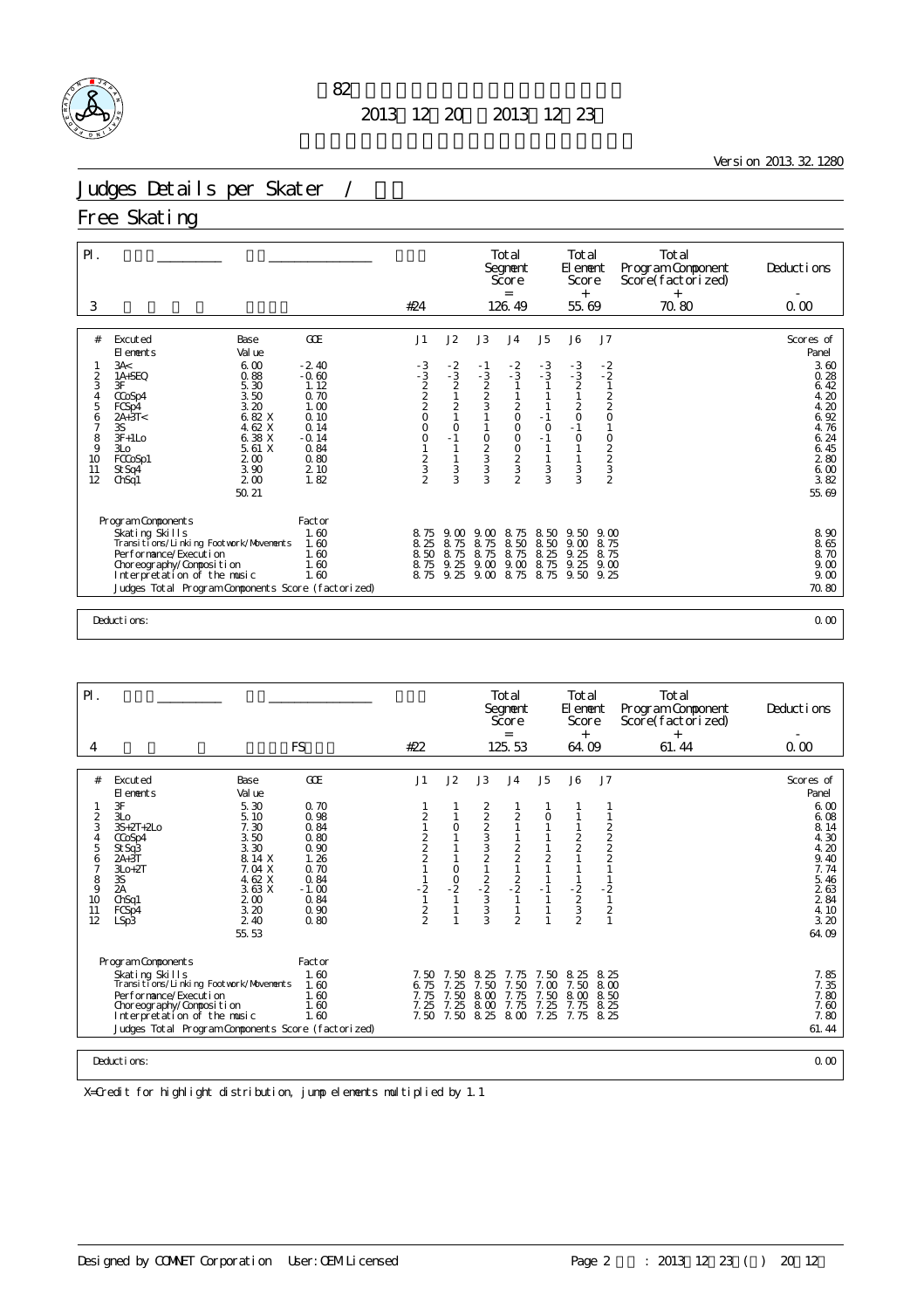

<u> 1980 - Johann Barn, mars ann an t-Amhain Aonaich an t-Aonaich an t-Aonaich ann an t-Aonaich ann an t-Aonaich</u>

Version 2013.32.1280

### Judges Details per Skater /

#### Free Skating

| $\mathsf{P}$ .<br>5            |                                                                                       |                                 | #19                                                      |                                   |                                                 | Total<br>Segnent<br>Score<br>$=$<br>125.06   |                                     | Total<br>El enent<br>Score<br>$^{+}$<br>64.50   |                                                                                  | Total<br>Program Component<br>Score(factorized)<br>$^{+}$<br>60.56 | Deductions<br>0.00            |
|--------------------------------|---------------------------------------------------------------------------------------|---------------------------------|----------------------------------------------------------|-----------------------------------|-------------------------------------------------|----------------------------------------------|-------------------------------------|-------------------------------------------------|----------------------------------------------------------------------------------|--------------------------------------------------------------------|-------------------------------|
|                                |                                                                                       |                                 |                                                          |                                   |                                                 |                                              |                                     |                                                 |                                                                                  |                                                                    |                               |
| #                              | Excuted<br>Base<br>Val ue<br>El ements<br>$3Lz + 3T <$<br>8.90                        | GOE<br>$-0.28$                  | J1                                                       | J2<br>0                           | J3<br>0                                         | J <sub>4</sub><br>- 1                        | J <sub>5</sub><br>- 1               | <b>J6</b><br>$-1$                               | J7<br>0                                                                          |                                                                    | Scores of<br>Panel<br>8.62    |
| $\frac{2}{3}$<br>$\frac{4}{5}$ | 3.50<br>CCoSp4<br>3F<br>5.30<br>3.60<br>3Lo<<br>2A<br>3.30                            | 0.60<br>$-0.14$<br>0.00<br>0.40 | O<br>O                                                   | $-1$<br>$\circ$<br>0              | $\frac{2}{0}$<br>$\circ$                        | $\circ$<br>$\circ$                           | $\circ$<br>$-1$<br>$\mathbf{1}$     | $\mathbf{1}$<br>$-1$<br>$\circ$<br>$\mathbf{1}$ | $\overline{\mathbf{c}}$<br>$\circ$<br>$\begin{smallmatrix}0\\1\end{smallmatrix}$ |                                                                    | 4.10<br>5.16<br>3.60<br>3.70  |
| 6<br>7<br>8<br>9               | 8.14 X<br>$2A+3T$<br>3.30<br>St Sq3<br>9.46 X<br>$3Lz + 2T + 2T$<br>2 70<br>LSp4      | 0.84<br>1.00<br>0.70<br>1.10    | $\overline{\mathbf{c}}$                                  | $\sqrt{2}$<br>1<br>$\overline{c}$ | $\frac{2}{2}$                                   | $\overline{c}$<br>$\mathbf{1}$<br>$\sqrt{3}$ | 1<br>$\mathbf{1}$                   | $\mathbf{1}$<br>$\frac{2}{1}$<br>3              | $\begin{array}{c}\n2 \\ 2 \\ 1\n\end{array}$                                     |                                                                    | 8.98<br>4.30<br>10.16<br>3.80 |
| 10<br>11<br>12                 | 3S<br>4.62 X<br>2 <sub>0</sub><br>ChSq1<br>3.00<br>FSSp4                              | 0.56<br>1.40<br>0.50            | $\begin{array}{c}\n2 \\ 0 \\ 2\n\end{array}$<br>$\Omega$ | $\frac{0}{2}$                     | $\begin{array}{c} 2 \\ 1 \\ 2 \\ 2 \end{array}$ | $\mathbf{1}$<br>$\overline{c}$               | $\mathbf{1}$<br>$\overline{c}$<br>1 | $\mathbf{1}$<br>3<br>$\mathbf{1}$               | $\frac{2}{1}$<br>$\frac{2}{1}$                                                   |                                                                    | 5.18<br>3.40<br>3.50          |
|                                | 57.82                                                                                 |                                 |                                                          |                                   |                                                 |                                              |                                     |                                                 |                                                                                  |                                                                    | 64.50                         |
|                                | Program Components                                                                    | Factor                          |                                                          |                                   |                                                 |                                              |                                     |                                                 |                                                                                  |                                                                    |                               |
|                                | Skating Skills<br>Transi ti ons/Li nki ng Footvork/Movements<br>Performance/Execution | 1.60<br>1.60                    | 7.50<br>7.25                                             | 7.50<br>7.25                      | 8<br>$\infty$<br>7.50                           | 7.50<br>7.50                                 | 7.25<br>6.75<br>7.00                | 7.75<br>7.50                                    | 7.75<br>7.75<br>7.75                                                             |                                                                    | 7.60<br>7.40                  |
|                                | Choreography/Composition<br>Interpretation of the music                               | 1.60<br>1.60<br>1.60            | 7.50<br>7.50<br>7.25                                     | 7.50<br>7.25<br>7.50              | 7.75<br>8.00<br>8.00                            | 7.50<br>7.75<br>7.50                         | 7.00                                | 8.25<br>7.75<br>7.00 8.00                       | 8 <sub>0</sub><br>7.75                                                           |                                                                    | $\frac{7.60}{7.65}$<br>7.60   |
|                                | Judges Total Program Components Score (factorized)                                    |                                 |                                                          |                                   |                                                 |                                              |                                     |                                                 |                                                                                  |                                                                    | 60.56                         |
|                                |                                                                                       |                                 |                                                          |                                   |                                                 |                                              |                                     |                                                 |                                                                                  |                                                                    |                               |
|                                | Deductions:                                                                           |                                 |                                                          |                                   |                                                 |                                              |                                     |                                                 |                                                                                  |                                                                    | 0.00                          |

| $\mathsf{P}$ .                                                                                 |                                                                                                                                                                                                                                                                                              |                                                                                                           |                                                      |                                                                         |                                                                                 | Total<br>Segnent<br>Score                                                        |                                               | Total<br>El ement<br>Score<br>$^{+}$                                                              |                                                                           | Total<br>Program Component<br>Score(factorized) | Deductions                                                                                                                  |
|------------------------------------------------------------------------------------------------|----------------------------------------------------------------------------------------------------------------------------------------------------------------------------------------------------------------------------------------------------------------------------------------------|-----------------------------------------------------------------------------------------------------------|------------------------------------------------------|-------------------------------------------------------------------------|---------------------------------------------------------------------------------|----------------------------------------------------------------------------------|-----------------------------------------------|---------------------------------------------------------------------------------------------------|---------------------------------------------------------------------------|-------------------------------------------------|-----------------------------------------------------------------------------------------------------------------------------|
| 6                                                                                              |                                                                                                                                                                                                                                                                                              |                                                                                                           | #16                                                  |                                                                         |                                                                                 | $=$<br>117.06                                                                    |                                               | 63.06                                                                                             |                                                                           | $^{+}$<br>54.00                                 | 0.00                                                                                                                        |
| #<br>$\overline{\mathbf{c}}$<br>3<br>$\overline{4}$<br>5<br>6<br>7<br>8<br>9<br>10<br>11<br>12 | Excuted<br>Base<br>Val ue<br>El ements<br>3Lz<br>$e \t 600$<br>$3F + 2T$<br>6.60<br>3.00<br>FCCoSp3<br>6.70<br>$2A+1Lo+3S<$<br>3.00<br>FSSp4<br>6.82 X<br>$2A+3T<$<br>5.61 X<br>3 <sub>LO</sub><br>3F<br>5.83 X<br>St Sq3<br>3.30<br>4.62 X<br>3S<br>ChSq1<br>200<br>3.50<br>CCoSp4<br>56.98 | GOE<br>$-0.42$<br>0.56<br>0.60<br>0.10<br>0.80<br>$-0.30$<br>0.70<br>0.70<br>0.80<br>0.56<br>0.98<br>1.00 | J1<br>0<br>0<br>0<br>$\frac{2}{0}$<br>$\overline{2}$ | J2<br>0<br>$\circ$<br>$-1$<br>$\circ$<br>1<br>$\circ$<br>$\overline{2}$ | J3<br>0<br>2<br>$\mathbf{1}$<br>$\frac{2}{0}$<br>$\frac{2}{2}$<br>$\frac{2}{2}$ | J <sub>4</sub><br>- 1<br>$\frac{0}{2}$<br>$-1$<br>$\mathbf{1}$<br>$\overline{2}$ | J5<br>- 1<br>$\circ$<br>$-1$<br>$\frac{2}{2}$ | J6<br>$-1$<br>$\circ$<br>$\overline{a}$<br>$\circ$<br>3<br>$-1$<br>$\frac{2}{1}$<br>$\frac{2}{2}$ | J7<br>- 1<br>$\frac{0}{2}$<br>$\circ$<br>$\overline{c}$<br>$\overline{2}$ |                                                 | Scores of<br>Panel<br>5.58<br>7.16<br>3.60<br>6.80<br>3.80<br>6.52<br>6.31<br>6.53<br>4.10<br>5.18<br>2 98<br>4.50<br>63.06 |
|                                                                                                | Program Components<br>Skating Skills<br>Transi ti ons/Li nki ng Footvork/Movements<br>Per for mance/Execution<br>Choreography/Composition<br>Interpretation of the music<br>Judges Total Program Components Score (factorized)<br>Deductions:                                                | Factor<br>1.60<br>1.60<br>1.60<br>1.60<br>1.60                                                            | 6.50<br>6.25<br>6.25                                 | 6, 50, 7, 00<br>6,00,6,50<br>7.00<br>7.00<br>7.25                       | 7.00<br>6.50<br>7.00<br>7.25<br>7.25                                            | 6.75<br>6.50<br>6.75<br>6.75<br>7.00                                             | 6.50<br>6.25<br>7.00<br>6.25<br>6.25          | 6.75<br>6.25<br>7.25<br>6.50<br>7.00                                                              | 7.25<br>6.50<br>6.75<br>7.25<br>7. CO                                     |                                                 | 6.80<br>6.40<br>6.90<br>6.75<br>6.90<br>54.00<br>0.00                                                                       |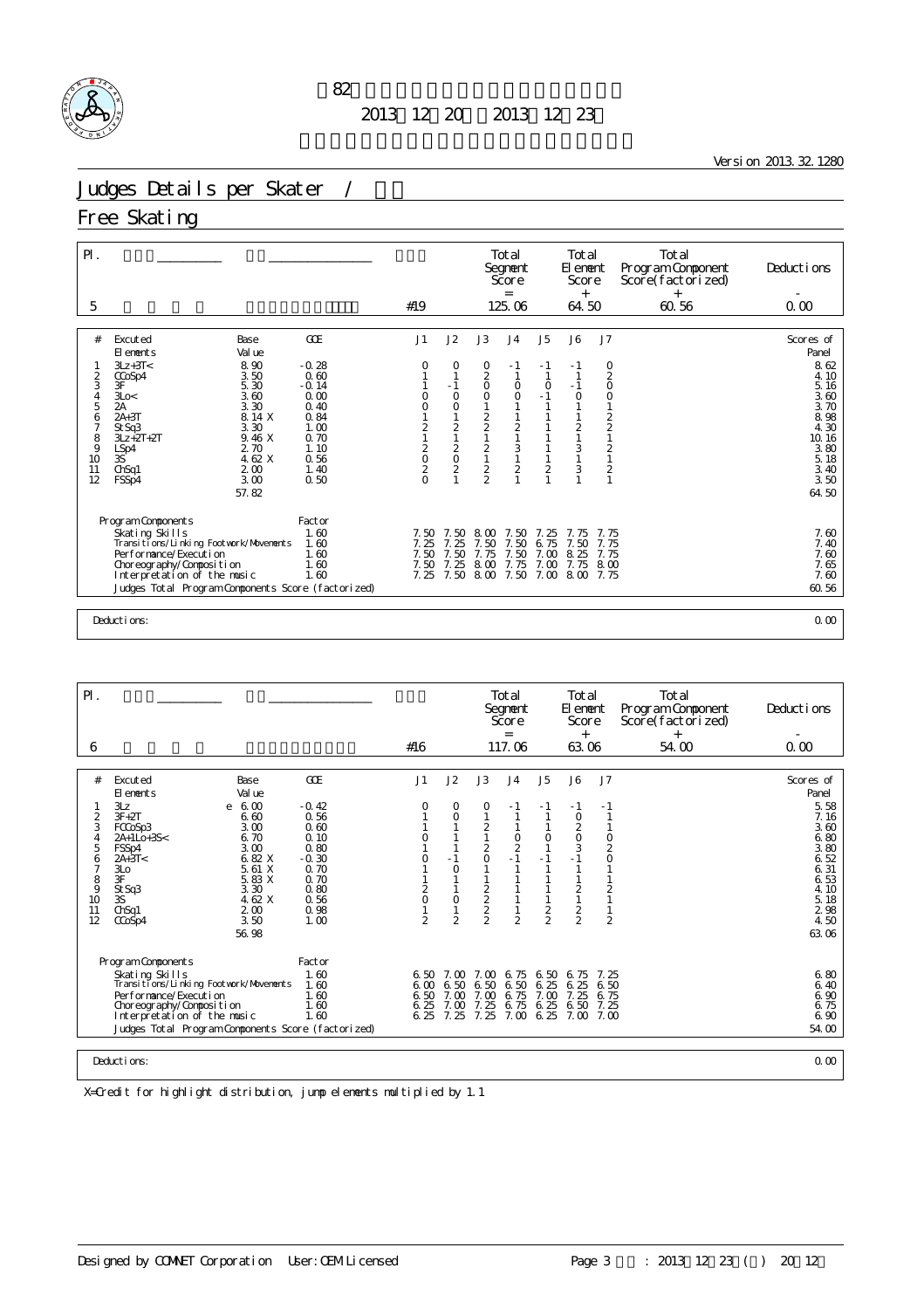

the control of the control of the control of the control of the control of

Version 2013.32.1280

### Judges Details per Skater /

#### Free Skating

| $P$ .                                                       | <b>SC</b>                                                                                                                                                                                                                                                                                            |                                                                                                           | #12                                 |                                                                                          |                                       | Total<br>Segnent<br>Score<br>$=$<br>107.35                                                     |                                                                                                                | Total<br>El enent<br>Score<br>$+$<br>60.71                                                                                                                       |                                                                                                                         | Total<br>Program Component<br>Score(factorized)<br>46.64 | Deductions<br>0.00                                                                                                          |
|-------------------------------------------------------------|------------------------------------------------------------------------------------------------------------------------------------------------------------------------------------------------------------------------------------------------------------------------------------------------------|-----------------------------------------------------------------------------------------------------------|-------------------------------------|------------------------------------------------------------------------------------------|---------------------------------------|------------------------------------------------------------------------------------------------|----------------------------------------------------------------------------------------------------------------|------------------------------------------------------------------------------------------------------------------------------------------------------------------|-------------------------------------------------------------------------------------------------------------------------|----------------------------------------------------------|-----------------------------------------------------------------------------------------------------------------------------|
|                                                             |                                                                                                                                                                                                                                                                                                      |                                                                                                           |                                     |                                                                                          |                                       |                                                                                                |                                                                                                                |                                                                                                                                                                  |                                                                                                                         |                                                          |                                                                                                                             |
| #<br>2<br>3<br>4<br>5<br>6<br>7<br>8<br>9<br>10<br>11<br>12 | Excuted<br>Base<br>Val ue<br>El ements<br>3F<<br>3.70<br>3Lz<br>6.00<br>e<br>$2A+3T$<br>7.40<br>3.20<br>FCSp4<br>$3F+2T$<br>6.60<br>3.50<br>FCCoSp4<br>9.02 X<br>$3L + 2T + 2L$<br>4.62 X<br>3S<br>3.30<br>St Sq3<br>5.61 X<br>3L <sub>O</sub><br>ChSq1<br>2 <sub>0</sub><br>3.50<br>CCoSp4<br>58.45 | GCE<br>$-0.70$<br>$-0.84$<br>0.84<br>0.30<br>0.00<br>0.40<br>0.14<br>0.56<br>0.50<br>0.28<br>0.28<br>0.50 | J1<br>- 1<br>O<br>$\circ$<br>0      | J2<br>$-1$<br>$-1$<br>$\circ$<br>O<br>$\circ$<br>$\circ$<br>$\circ$<br>O<br>$\circ$<br>O | J3<br>0<br>$-1$<br>$\circ$<br>$\circ$ | J <sub>4</sub><br>$-1$<br>$\frac{2}{2}$<br>$\circ$<br>$\circ$<br>$\circ$<br>$\circ$<br>$\circ$ | J <sub>5</sub><br>$-1$<br>$-1$<br>$\mathbf{1}$<br>$\circ$<br>$\mathsf O$<br>$\circ$<br>$\circ$<br>$\mathbf{1}$ | <b>J6</b><br>$-1$<br>$-1$<br>$\mathbf{1}$<br>$\frac{2}{0}$<br>$\mathbf{1}$<br>$\circ$<br>$\mathbf{1}$<br>$\mathbf{1}$<br>$\circ$<br>$\mathbf{1}$<br>$\mathbf{1}$ | J7<br>$-1$<br>$-2$<br>$\overline{c}$<br>$\circ$<br>$\circ$<br>$\mathbf{1}$<br>$\mathbf{1}$<br>$\circ$<br>$\overline{2}$ |                                                          | Scores of<br>Panel<br>3.00<br>5.16<br>8.24<br>3.50<br>6.60<br>3.90<br>9.16<br>5.18<br>3.80<br>5.89<br>2.28<br>4.00<br>60.71 |
|                                                             | Program Components<br>Skating Skills<br>Transitions/Linking Footwork/Movements<br>Performance/Execution<br>Choreography/Composition<br>Interpretation of the music<br>Judges Total Program Components Score (factorized)<br>Deductions:                                                              | Factor<br>1.60<br>1.60<br>1.60<br>1.60<br>1.60                                                            | 5.75<br>5.50<br>600<br>5.50<br>5.50 | 5.<br>75<br>5.50<br>600<br>5.75<br>5.50                                                  | 6.00<br>5.50<br>5.75<br>5.75<br>5.50  | 6.25<br>6.00<br>6,00<br>6.00<br>5.75                                                           | 5.75<br>5.50<br>6.00<br>5.75<br>5.75                                                                           | 6.25<br>6,00<br>6.50<br>6.00<br>6.25                                                                                                                             | 6.25<br>5.75<br>6 <sub>0</sub><br>600<br>5.75                                                                           |                                                          | 6.00<br>5.65<br>$\begin{array}{c} 6.00 \\ 5.85 \end{array}$<br>5.65<br>46.64<br>0.00                                        |

| $\mathsf{P}$ .      |                                                              |                 |               |                    |                                 | Total<br>Segnent<br>Score<br>$=$ |                               | Total<br>El ement<br>Score<br>$^{+}$ |                | Total<br>Program Component<br>Score(factorized)<br>$^{+}$ | Deductions                                      |
|---------------------|--------------------------------------------------------------|-----------------|---------------|--------------------|---------------------------------|----------------------------------|-------------------------------|--------------------------------------|----------------|-----------------------------------------------------------|-------------------------------------------------|
| 8                   | <b>PFSC</b>                                                  |                 | #2            |                    |                                 | 106.99                           |                               | 63.71                                |                | 43.28                                                     | 0.00                                            |
| #                   | Excuted<br>Base                                              | GOE             | J1            | J2                 | J3                              | J <sub>4</sub>                   | J5                            | J6                                   | J <sub>7</sub> |                                                           | Scores of                                       |
|                     | El ements<br>Val ue                                          |                 |               |                    |                                 |                                  |                               |                                      |                |                                                           | Panel                                           |
|                     | $3F + 3T$<br>9.40<br>6.00<br>3Lz<br>e                        | 0.56<br>$-0.70$ | - 1           | 0                  | $\overline{\mathbf{c}}$<br>$-1$ | $-1$                             |                               | 0<br>$-1$                            | 0<br>$-1$      |                                                           | 9.96<br>5.30                                    |
| $\frac{2}{3}$       | 2A<br>3.30                                                   | 0.10            | 0             | $\circ$            | $\circ$                         | $\circ$                          |                               | $\circ$                              |                |                                                           | 3.40                                            |
| $\overline{4}$<br>5 | 3.00<br>FSSp4<br>2.70<br>LSp4                                | 0.50<br>1.00    | $\frac{0}{2}$ | $\overline{2}$     | $\mathbf{1}$<br>$\overline{2}$  | $\overline{2}$                   | $\overline{2}$                | $\overline{c}$                       | $\overline{2}$ |                                                           | 3.50<br>3.70                                    |
| 6<br>$\overline{7}$ | 5.30<br>3F <sup>'</sup><br>5.61 X<br>3L <sub>O</sub>         | 0.56<br>0.28    |               | $\circ$            | $\mathbf{1}$                    | $\mathbf{1}$<br>0                | $\mathbf{1}$                  | $\circ$<br>$\mathsf O$               | $\circ$        |                                                           | 5.86<br>5.89                                    |
| 8<br>9              | 3.30<br>St Sq3<br>9.57 X<br>$2A+3T+2T$                       | 0.10<br>0.42    | O<br>O        | $\circ$<br>$\circ$ | $\circ$                         |                                  | $\frac{0}{2}$<br>$\mathbf{1}$ | $\circ$<br>$\circ$                   | $\circ$        |                                                           | 3.40<br>9.99                                    |
| 10                  | $3S+2T$<br>6.05 X                                            | 0.14            | $\circ$       | $\circ$            | $\mathbf{1}$                    | $\circ$                          | 0                             | $\circ$                              | $\frac{2}{1}$  |                                                           | 6.19                                            |
| 11<br>12            | Ch <sub>Sq1</sub><br>200<br>3.50<br>CCoSp4                   | 0.42<br>0.60    | $\frac{0}{2}$ |                    |                                 | $\mathbf 0$                      | $\mathbf{1}$                  | 0<br>0                               | $\overline{2}$ |                                                           | 2 4 2<br>4.10                                   |
|                     | 59.73                                                        |                 |               |                    |                                 |                                  |                               |                                      |                |                                                           | 63.71                                           |
|                     | Program Components                                           | Factor          |               |                    |                                 |                                  |                               |                                      |                |                                                           |                                                 |
|                     | Skating Skills<br>Transi ti ons/Li nki ng Footvork/Movements | 1.60<br>1.60    | 5.75<br>5.25  | 5.75<br>5.50       | 5.50<br>5.00                    | 5.75<br>5.00                     | 6.00<br>5.50                  | 5.25<br>4.75                         | 5.50<br>4.75   |                                                           |                                                 |
|                     | Per f or mance/Executi on                                    | 1.60            | 5.75          | 6.00               | 5.50                            | 5.50                             | 6.00                          | 5.25                                 | 5.50           |                                                           | $\frac{5}{5}$ $\frac{65}{10}$<br>$\frac{65}{5}$ |
|                     | Choreography/Composition<br>Interpretation of the music      | 1.60<br>1.60    | 5.25<br>5.25  | 5.50<br>5.50       | 5.25<br>5.25                    | 5.50<br>5.25                     | 5.50<br>5.50                  | 5.00<br>5.00                         | 5.25<br>5.25   |                                                           | $\frac{5}{5}$ 35<br>5.30                        |
|                     | Judges Total Program Components Score (factorized)           |                 |               |                    |                                 |                                  |                               |                                      |                |                                                           | 43.28                                           |
|                     |                                                              |                 |               |                    |                                 |                                  |                               |                                      |                |                                                           |                                                 |
|                     | Deductions:                                                  |                 |               |                    |                                 |                                  |                               |                                      |                |                                                           | 0.00                                            |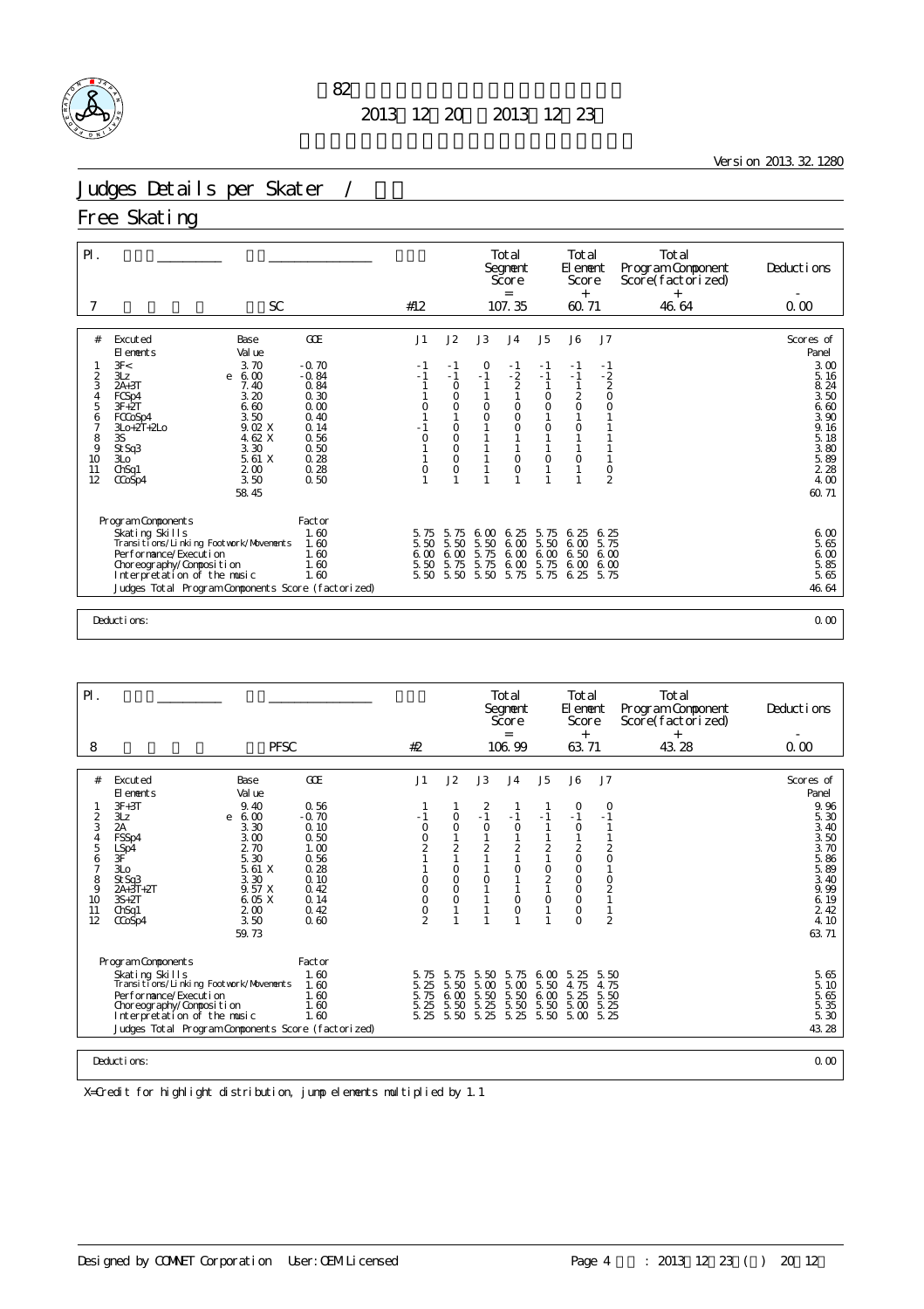

<u> 1980 - Johann Barn, mars ann an t-Amhain Aonaich an t-Aonaich an t-Aonaich ann an t-Aonaich ann an t-Aonaich</u>

Version 2013.32.1280

# Judges Details per Skater / 女子

Free Skating

| $\mathsf{P}$ .      |                                                                     |                      |                |                                        |                     | Total<br>Segnent<br>Score<br>$=$ |                          | Total<br>El ement<br>Score<br>$+$           |                | Total<br>Program Component<br>Score(factorized)<br>$+$ | Deductions       |
|---------------------|---------------------------------------------------------------------|----------------------|----------------|----------------------------------------|---------------------|----------------------------------|--------------------------|---------------------------------------------|----------------|--------------------------------------------------------|------------------|
| 9                   |                                                                     | <b>FSC</b>           | #21            |                                        |                     | 106.25                           |                          | 47.57                                       |                | 59.68                                                  | 1.00             |
|                     |                                                                     |                      |                |                                        |                     |                                  |                          |                                             |                |                                                        |                  |
| #                   | Excuted<br>Base                                                     | GOE                  | J1             | J2                                     | J3                  | J <sub>4</sub>                   | J5                       | J6                                          | J7             |                                                        | Scores of        |
|                     | Val ue<br>El ements<br>7.80<br>$3Lz + 2L0$                          | 1.26                 | 2              |                                        |                     |                                  |                          |                                             |                |                                                        | Panel<br>9.06    |
| $\overline{2}$      | 1S<br>0.40                                                          | $-0.02$              | $\overline{O}$ | $\overline{c}$<br>$-1$                 | 2<br>$\circ$        | $\circ$                          | 2<br>$\circ$             | 2<br>$\circ$                                | $-1$           |                                                        | 0.38             |
| 3                   | 3.00<br>FSSp4                                                       | 0.60                 |                |                                        |                     |                                  |                          | $\overline{2}$                              | $\overline{2}$ |                                                        | 3.60             |
| $\overline{4}$<br>5 | 7.40<br>$2A+3T$<br>3.50<br>CCoSp4                                   | 0.70<br>0.50         |                |                                        | $\frac{2}{1}$       |                                  |                          |                                             |                |                                                        | 8.10<br>4.00     |
| 6                   | 0.60<br>1Lz                                                         | $-0.02$              | $\circ$        | $-1$                                   | $\circ$             | $\circ$                          | $\circ$                  | $-1$                                        | 0              |                                                        | 0.58             |
| $\overline{7}$<br>8 | 3S<br>4.62 X<br>$3S+2T<<$<br>5.06 X                                 | 0.56<br>$-1.82$      | $-2$           | $\begin{array}{c} 0 \\ -3 \end{array}$ | $-2$                | $-3$                             | - 3                      | $\begin{smallmatrix}0\\-3\end{smallmatrix}$ | $-2$           |                                                        | 5.18<br>3.24     |
| 9                   | 3.63 X<br>2A                                                        | 0.30                 |                | $\circ$                                |                     | $\circ$                          | $\mathbf{1}$             | $\circ$                                     |                |                                                        | 3.93             |
| 10                  | 3.50<br>FCCoSp4                                                     | 0.20                 |                | 0                                      |                     | $\circ$                          | $\circ$                  | 0                                           |                |                                                        | $3.70$<br>$3.80$ |
| 11<br>12            | 3.30<br>St Sq3<br>200<br>ChSq1                                      | 0.50<br>0.00         | $\Omega$       | $\Omega$                               |                     | $\circ$<br>$\Omega$              | $\mathbf{1}$<br>$\Omega$ | 1<br>$\Omega$                               | $\frac{2}{0}$  |                                                        | 2 <sub>0</sub>   |
|                     | 44.81                                                               |                      |                |                                        |                     |                                  |                          |                                             |                |                                                        | 47.57            |
|                     |                                                                     |                      |                |                                        |                     |                                  |                          |                                             |                |                                                        |                  |
|                     | Program Components                                                  | Factor               |                |                                        |                     |                                  |                          |                                             |                |                                                        |                  |
|                     | Skating Skills                                                      | 1.60                 | 7.25           | 8.00                                   | 7.75                | 7.50                             | 7.75                     | 7.75                                        | 8 M            |                                                        | 7.75             |
|                     | Transi ti ons/Li nki ng Footvork/Movements<br>Performance/Execution | 1.60<br>1.60         | 6.00<br>6.75   | 7.50<br>7.25                           | 7.50<br>7.50 7.00   | 7.50                             | 7.00<br>7.50             | 6.75<br>7.50                                | 7.25<br>7.75   |                                                        | 7.20<br>7.35     |
|                     | Choreography/Composition                                            | 1.60                 | $7 \Omega$     | 7.75                                   | 8.00                | 7.25                             | 7.50                     | 7.25                                        | 7.75           |                                                        | 7.50             |
|                     | Interpretation of the music                                         | 1.60                 |                |                                        | 7.00 7.75 7.75 7.25 |                                  |                          | 7.50 7.25 8.25                              |                |                                                        | 7.50             |
|                     | Judges Total Program Components Score (factorized)                  |                      |                |                                        |                     |                                  |                          |                                             |                |                                                        | 59.68            |
|                     |                                                                     |                      |                |                                        |                     |                                  |                          |                                             |                |                                                        |                  |
|                     | Deductions:                                                         | Time Violation: 1.00 |                |                                        |                     |                                  |                          |                                             |                |                                                        | 1.00             |

| $P$ .                                                              |                                                                                                                                                                                                                                                                                       |                                                                                                              |                                                                                |                                                                                                           |                                                                                        | Total<br>Segnent<br>Score<br>$=$                                      |                                                                                             | Total<br>El ement<br>Score<br>$^{+}$                                       |                                                                                               | Total<br>Program Component<br>Score(factorized)<br>$^{+}$ | Deductions                                                                                                                   |
|--------------------------------------------------------------------|---------------------------------------------------------------------------------------------------------------------------------------------------------------------------------------------------------------------------------------------------------------------------------------|--------------------------------------------------------------------------------------------------------------|--------------------------------------------------------------------------------|-----------------------------------------------------------------------------------------------------------|----------------------------------------------------------------------------------------|-----------------------------------------------------------------------|---------------------------------------------------------------------------------------------|----------------------------------------------------------------------------|-----------------------------------------------------------------------------------------------|-----------------------------------------------------------|------------------------------------------------------------------------------------------------------------------------------|
| 10                                                                 |                                                                                                                                                                                                                                                                                       | <b>FSC</b>                                                                                                   | #17                                                                            |                                                                                                           |                                                                                        | 103.75                                                                |                                                                                             | 55.87                                                                      |                                                                                               | 48.88                                                     | 1.00                                                                                                                         |
| #<br>$\frac{2}{3}$<br>4<br>5<br>6<br>7<br>8<br>9<br>10<br>11<br>12 | Excuted<br>Base<br>Val ue<br>El ements<br>3Lz<br>6.00<br>e<br>3F<<br>3.70<br>8.20<br>$3L0+2T+2L0$<br>3.50<br>CCoSp4<br>$2A+3T$<br>7.40<br>3S<br>4.62 X<br>3.30<br>St Sq3<br>5.61 X<br>3L <sub>O</sub><br>$3F+2T$<br>5.50 X<br>FCSSp4<br>3.00<br>200<br>ChSq1<br>2.70<br>LSp4<br>55.53 | GOE<br>$-1.12$<br>$-2.10$<br>0.56<br>0.60<br>0.14<br>0.84<br>0.40<br>0.70<br>$-1.40$<br>0.40<br>0.42<br>0.90 | J1<br>- 1<br>$-3$<br>$\mathbf 0$<br>$\frac{2}{0}$<br>$\circ$<br>$\overline{2}$ | J2<br>$-2$<br>$-3$<br>$\circ$<br>$\frac{2}{1}$<br>$\circ$<br>$\circ$<br>$-2$<br>$\circ$<br>$\overline{2}$ | J3<br>- 1<br>$-3$<br>$\circ$<br>$\circ$<br>$-2$<br>$\mathbf{1}$<br>O<br>$\overline{2}$ | J <sub>4</sub><br>$\frac{-2}{3}$<br>$\overline{c}$<br>$-2$<br>$\circ$ | J5<br>$-2$<br>$-3$<br>$\circ$<br>$\begin{matrix} 0 \\ 0 \end{matrix}$<br>1<br>$\frac{0}{2}$ | J6<br>$-1$<br>$-3$<br>$\mathbf{1}$<br>$\frac{2}{0}$<br>$-\frac{2}{2}$<br>3 | J7<br>$-2$<br>$-3$<br>$2$<br>$2$<br>$1$<br>$\overline{2}$<br>$-2$<br>1<br>1<br>$\overline{2}$ |                                                           | Scores of<br>Panel<br>4.88<br>1.60<br>8.76<br>4.10<br>7.54<br>5.46<br>3.70<br>6.31<br>4.10<br>3.40<br>2 4 2<br>3.60<br>55.87 |
|                                                                    | Program Components<br>Skating Skills<br>Transi ti ons/Li nki ng Footvork/Movements<br>Per for mance/Execution<br>Choreography/Composition<br>Interpretation of the music<br>Judges Total Program Components Score (factorized)                                                        | Factor<br>1.60<br>1.60<br>1.60<br>1.60<br>1.60                                                               | 6 M<br>5.50<br>5.75<br>6 <sub>0</sub><br>6.00                                  | 6.00<br>5.75<br>5.75<br>6.25<br>6,00                                                                      | 6.00<br>5.<br>75<br>5.75<br>6.00<br>5.75                                               | 6.75<br>6.50<br>6.50<br>6.75<br>6.75                                  | 5.75<br>5.25<br>5.75<br>5.50<br>5.50                                                        | 6.25<br>6.00<br>6.25<br>6.50<br>6.25                                       | 6.75<br>6.50<br>$7 \Omega$<br>7.00<br>6.75                                                    |                                                           | 6.20<br>5.90<br>6.00<br>6.30<br>6.15<br>48.88                                                                                |
|                                                                    | Deductions:                                                                                                                                                                                                                                                                           | Fal   s: 1, 00                                                                                               |                                                                                |                                                                                                           |                                                                                        |                                                                       |                                                                                             |                                                                            |                                                                                               |                                                           | 1.00                                                                                                                         |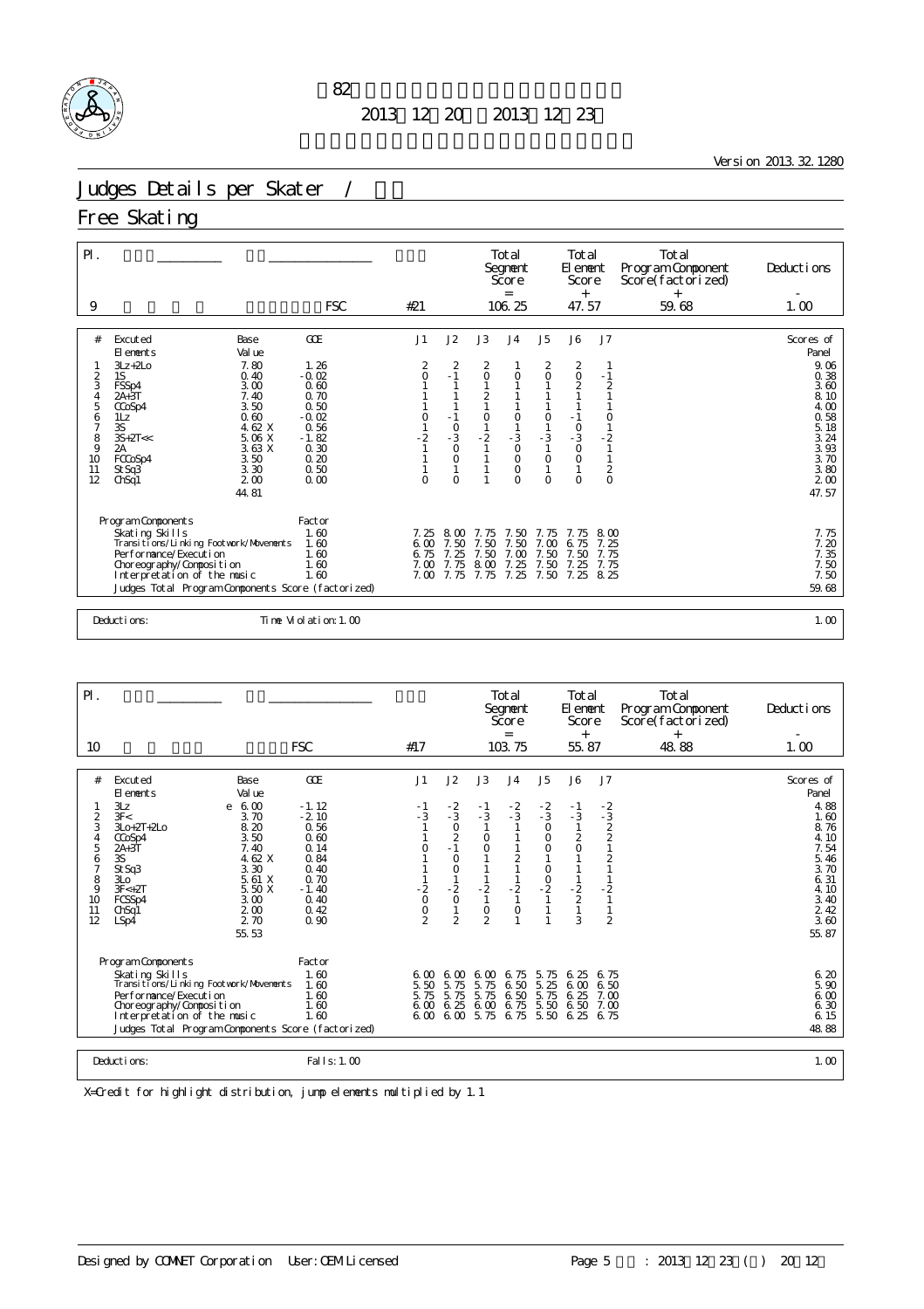

<u> 1980 - Johann Barn, mars ann an t-Amhain Aonaich an t-Aonaich an t-Aonaich ann an t-Aonaich ann an t-Aonaich</u>

Version 2013.32.1280

### Judges Details per Skater / 女子

#### Free Skating

| $P$ .                                             |                                                                                                                                                                                                                                  |                                                                                                 |                                      |                                                    |                                         | Total<br>Segnent<br>Score<br>$=$<br>103.38                |                                      | Total<br>El ement<br>Score<br>$^{+}$                                                                               |                                                                                                             | Total<br>Program Component<br>Score(factorized)<br>$^{+}$ | Deductions                                                                                           |
|---------------------------------------------------|----------------------------------------------------------------------------------------------------------------------------------------------------------------------------------------------------------------------------------|-------------------------------------------------------------------------------------------------|--------------------------------------|----------------------------------------------------|-----------------------------------------|-----------------------------------------------------------|--------------------------------------|--------------------------------------------------------------------------------------------------------------------|-------------------------------------------------------------------------------------------------------------|-----------------------------------------------------------|------------------------------------------------------------------------------------------------------|
| 11                                                |                                                                                                                                                                                                                                  |                                                                                                 | #9                                   |                                                    |                                         |                                                           |                                      | 55.06                                                                                                              |                                                                                                             | 48.32                                                     | 0.00                                                                                                 |
| #                                                 | Excuted<br>Base<br>Val ue<br>El ements                                                                                                                                                                                           | GOE                                                                                             | J1                                   | J2                                                 | J3                                      | J <sub>4</sub>                                            | J <sub>5</sub>                       | J6                                                                                                                 | J7                                                                                                          |                                                           | Scores of<br>Panel                                                                                   |
| 2<br>3<br>5<br>6<br>7<br>8<br>9<br>10<br>11<br>12 | 3F<br>5.30<br>$2A+3T$<br>7.40<br>5.50<br>$3S+2T$<br>260<br>FSSp3<br>3.60<br>3Lo<<br>3S<br>4.62 X<br>2.70<br>LSp4<br>260<br>St Sq2<br>7.37 X<br>$3T+2T+2T$<br>200<br>Ch <sub>Sq1</sub><br>3.63 X<br>2A<br>CCoSp4<br>3.50<br>50.82 | 0.70<br>0.70<br>0.14<br>0.30<br>$-0.14$<br>0.00<br>0.50<br>0.60<br>0.28<br>0.56<br>0.30<br>0.30 | 0<br>0<br>O<br>0<br>0<br>0           | $\circ$<br>$\circ$<br>O<br>0<br>O<br>O<br>$\Omega$ | $\circ$<br>$\circ$<br>O<br>$\circ$<br>O | 2<br>$\circ$<br>$\circ$<br>$\circ$<br>$\circ$<br>$\Omega$ | O<br>$\circ$<br>- 1<br>$\circ$<br>1  | $\circ$<br>$\circ$<br>$\circ$<br>$\mathbf{1}$<br>$\sqrt{2}$<br>$\circ$<br>$\mathbf{1}$<br>$\mathbf{1}$<br>$\Omega$ | $\overline{c}$<br>- 1<br>$\mathbf{1}$<br>$\circ$<br>$\frac{2}{2}$<br>$\circ$<br>$\mathsf O$<br>$\mathbf{1}$ |                                                           | 6.00<br>8.10<br>5.64<br>290<br>3.46<br>4.62<br>3.20<br>3.20<br>7.65<br>2 56<br>3.93<br>3.80<br>55.06 |
|                                                   | Program Components<br>Skating Skills<br>Transi ti ons/Li nki ng Footvork/Movements<br>Performance/Execution<br>Choreography/Composition<br>Interpretation of the music<br>Judges Total Program Components Score (factorized)     | Factor<br>1.60<br>1.60<br>1.60<br>1.60<br>1.60                                                  | 6.00<br>5.50<br>5.75<br>5.50<br>5.75 | 6.25<br>5.75<br>6.25<br>6.25<br>6.25               | 5.50<br>5.00<br>5.25<br>5.50<br>5.50    | 6.75<br>6.50<br>6.75<br>6.75<br>6.75                      | 6,00<br>5.25<br>6.00<br>6.00<br>6.25 | 6 <sub>0</sub><br>5.75<br>6.50<br>6.00<br>6.25                                                                     | 6.50<br>6 <sub>0</sub><br>6.50<br>6.25<br>6.50                                                              |                                                           | 6.15<br>5.65<br>6.20<br>6.00<br>6.20<br>48.32                                                        |
|                                                   | Deductions:                                                                                                                                                                                                                      |                                                                                                 |                                      |                                                    |                                         |                                                           |                                      |                                                                                                                    |                                                                                                             |                                                           | 0.00                                                                                                 |

| $\mathsf{P}$ .                                                                                     |                                                                                                                                                                                                                                                                                                     |                                                                                                                  |                                                                     |                                                                                            |                                                            | Total<br>Segnent<br>Score<br>$=$                                                    |                                                                          | Total<br>El ement<br>Score<br>$+$                                                      |                                                                                                                                 | Total<br>Program Component<br>Score(factorized)<br>$^{+}$ | Deductions                                                                                                                    |
|----------------------------------------------------------------------------------------------------|-----------------------------------------------------------------------------------------------------------------------------------------------------------------------------------------------------------------------------------------------------------------------------------------------------|------------------------------------------------------------------------------------------------------------------|---------------------------------------------------------------------|--------------------------------------------------------------------------------------------|------------------------------------------------------------|-------------------------------------------------------------------------------------|--------------------------------------------------------------------------|----------------------------------------------------------------------------------------|---------------------------------------------------------------------------------------------------------------------------------|-----------------------------------------------------------|-------------------------------------------------------------------------------------------------------------------------------|
| 12                                                                                                 |                                                                                                                                                                                                                                                                                                     |                                                                                                                  | #15                                                                 |                                                                                            |                                                            | 102 21                                                                              |                                                                          | 54.65                                                                                  |                                                                                                                                 | 48.56                                                     | 1.00                                                                                                                          |
| #<br>$\overline{2}$<br>3<br>$\overline{4}$<br>5<br>6<br>$\overline{7}$<br>8<br>9<br>10<br>11<br>12 | Excuted<br>Base<br>Val ue<br>El ements<br>3Lz<br>6.00<br>e<br>3L <sub>O</sub><br>5.10<br>$2A+3T$<br>7.40<br>3.00<br>CCoSp3<br>5.30<br>3F<br>FSSp3<br>260<br>3.30<br>St Sq3<br>3.26 X<br>$3F < +SEO$<br>7.48 X<br>$3S+2T+2T$<br>200<br>Ch <sub>Sq1</sub><br>4.51 X<br>3T<br>FCCoSp4<br>3.50<br>53.45 | <b>GOE</b><br>$-0.56$<br>0.00<br>0.70<br>0.50<br>0.28<br>0.00<br>0.50<br>$-2.10$<br>0.00<br>0.84<br>0.84<br>0.20 | J <sub>1</sub><br>- 1<br>0<br>- 3<br>$\circ$<br>$\circ$<br>$\Omega$ | J2<br>O<br>$\overline{O}$<br>0<br>$\circ$<br>$-3$<br>$\circ$<br>$\overline{2}$<br>$\Omega$ | J3<br>0<br>$\circ$<br>0<br>- 3<br>1<br>$\overline{a}$<br>1 | J <sub>4</sub><br>$-2$<br>$\circ$<br>0<br>0<br>$\frac{0}{3}$<br>$\circ$<br>$\Omega$ | J5<br>$-1$<br>O<br>0<br>$\circ$<br>$-3$<br>$\circ$<br>1<br>1<br>$\Omega$ | J6<br>$-1$<br>$\circ$<br>$\circ$<br>$\frac{0}{2}$<br>$-3$<br>$\circ$<br>$\overline{2}$ | J7<br>$-1$<br>$\circ$<br>$\frac{2}{0}$<br>$\mathsf O$<br>- 3<br>$\begin{smallmatrix}0\\1\end{smallmatrix}$<br>2<br>$\mathbf{1}$ |                                                           | Scores of<br>Panel<br>5.44<br>5.10<br>8.10<br>3.50<br>5.58<br>2.60<br>$3.80$<br>1.16<br>7.48<br>2 84<br>5.35<br>3.70<br>54.65 |
|                                                                                                    | Program Components<br>Skating Skills<br>Transi ti ons/Li nki ng Footvork/Movements<br>Performance/Execution<br>Choreography/Composition<br>Interpretation of the music<br>Judges Total Program Components Score (factorized)                                                                        | Factor<br>1.60<br>1.60<br>1.60<br>1.60<br>1.60                                                                   | 6.25<br>5.50<br>6.25<br>5.75                                        | 6.50<br>6.00<br>6.25<br>6.50<br>6,00,6,50                                                  | 5.75<br>5.25<br>5.75<br>5.75                               | 6.25<br>5.75<br>6.00<br>6.00 6.00 6.25                                              | 6.25<br>5.75<br>600                                                      | 6.25<br>6.00<br>6.50<br>6.00 6.00 6.00<br>6.25                                         | 6.50<br>5.50<br>6.25<br>6.50<br>6.25                                                                                            |                                                           | $6.30$<br>$5.70$<br>6.15<br>6.05<br>6.15<br>48.56                                                                             |
|                                                                                                    | Deductions:                                                                                                                                                                                                                                                                                         | Fal I s: 1, 00                                                                                                   |                                                                     |                                                                                            |                                                            |                                                                                     |                                                                          |                                                                                        |                                                                                                                                 |                                                           | 1.00                                                                                                                          |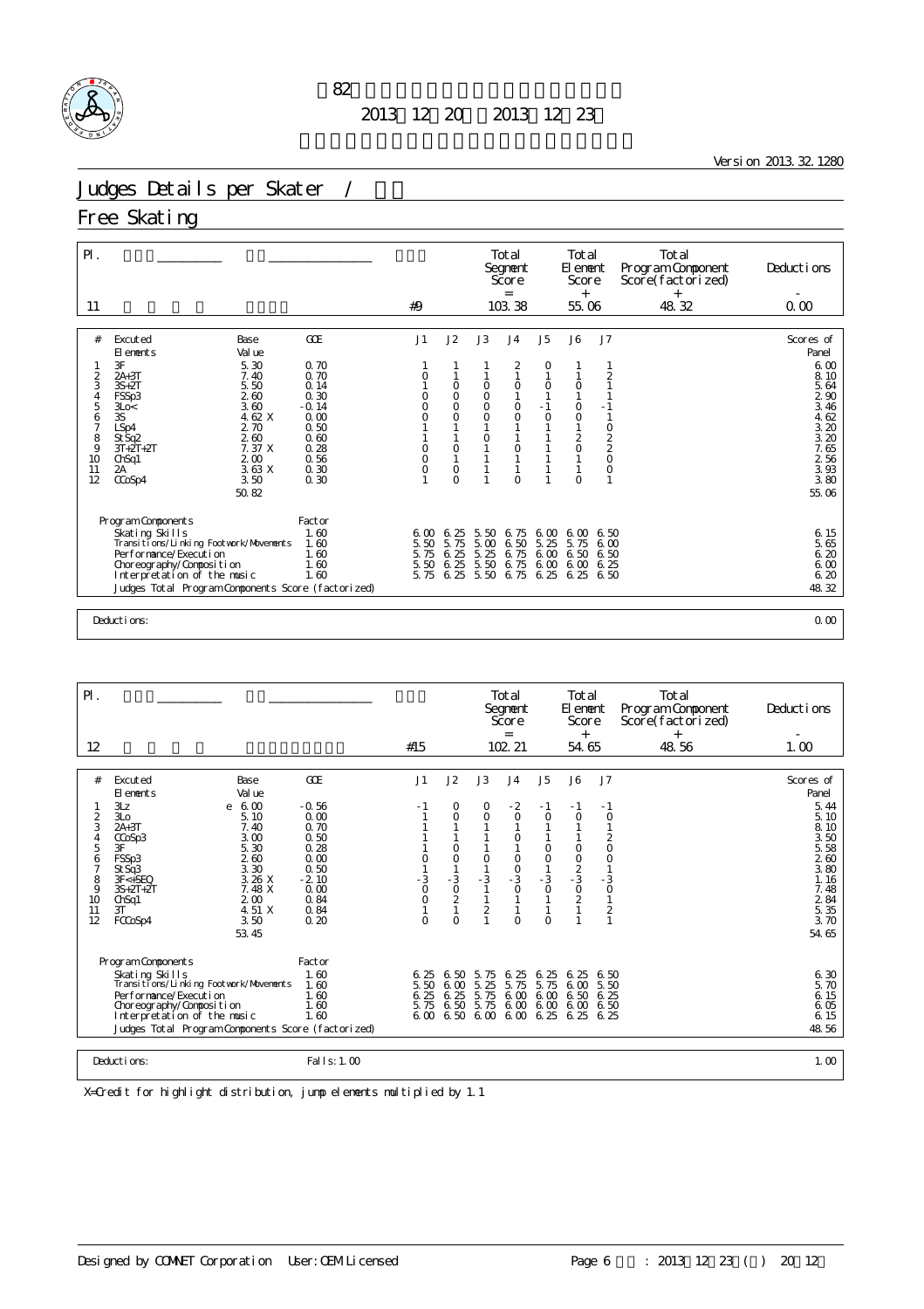

<u> 1980 - Johann Barn, mars ann an t-Amhain Aonaich an t-Aonaich an t-Aonaich ann an t-Aonaich ann an t-Aonaich</u>

Version 2013.32.1280

### Judges Details per Skater / 女子

Free Skating

| $\mathsf{P}$ .                                                                                                                                                                                                                                                                                                                                                         |                                                                                                                        |                                                                   |                                                                                                       |                                                             | Total<br>Segnent<br>Score<br>$=$                                                        |                                                                                          | Total<br>El enent<br>Score<br>$+$                                           |                                                                                 | Total<br>Program Component<br>Score(factorized)<br>$^{+}$ | Deductions                                                                                                                                 |
|------------------------------------------------------------------------------------------------------------------------------------------------------------------------------------------------------------------------------------------------------------------------------------------------------------------------------------------------------------------------|------------------------------------------------------------------------------------------------------------------------|-------------------------------------------------------------------|-------------------------------------------------------------------------------------------------------|-------------------------------------------------------------|-----------------------------------------------------------------------------------------|------------------------------------------------------------------------------------------|-----------------------------------------------------------------------------|---------------------------------------------------------------------------------|-----------------------------------------------------------|--------------------------------------------------------------------------------------------------------------------------------------------|
| 13                                                                                                                                                                                                                                                                                                                                                                     |                                                                                                                        | #18                                                               |                                                                                                       |                                                             | 102 10                                                                                  |                                                                                          | 51.90                                                                       |                                                                                 | 51.20                                                     | 1.00                                                                                                                                       |
| Excuted<br>Base<br>#<br>Val ue<br>El ements<br>3A<<br>6.00<br>3F<br>$\overline{c}$<br>5.30<br>3<br>FSSp4<br>3.00<br>4.20<br>$\overline{a}$<br>3S<br>5<br>3.30<br>StSq3<br>6.82 X<br>6<br>$2A+3T<$<br>200<br>7<br>ChSq1<br>3.50<br>8<br>CCoSp4<br>2 55 X<br>9<br>$3S+SEQ$<br>5.61 X<br>10<br>3 <sub>LO</sub><br>$3L0+2T$<br>7.04 X<br>11<br>12<br>280<br>FCSp3<br>52 12 | <b>GOE</b><br>$-3.00$<br>0.70<br>0.70<br>1.26<br>0.60<br>$-0.50$<br>0.70<br>0.30<br>$-1.96$<br>1.12<br>$-0.14$<br>0.00 | J1<br>$-3$<br>$\overline{c}$<br>$-1$<br>$\frac{3}{2}$<br>$\Omega$ | J2<br>$-3$<br>$\frac{2}{0}$<br>$\overline{1}$<br>$-1$<br>$\circ$<br>$\frac{0}{3}$<br>$-1$<br>$\Omega$ | J3<br>$-3$<br>2<br>$-1$<br>$-3$<br>$-2$<br>$-1$<br>$\Omega$ | J <sub>4</sub><br>$-3$<br>$\frac{2}{1}$<br>$-1$<br>$\frac{0}{3}$<br>$\circ$<br>$\Omega$ | J5<br>$-3$<br>$\frac{2}{1}$<br>$-1$<br>$\mathbf{1}$<br>$-1$<br>$\frac{2}{0}$<br>$\Omega$ | J6<br>$-3$<br>$\frac{2}{2}$<br>$-1$<br>$\frac{0}{3}$<br>$\circ$<br>$\Omega$ | J7<br>$-3$<br>$\frac{2}{2}$<br>$\begin{array}{c} -2 \\ 2 \\ 2 \\ 1 \end{array}$ |                                                           | Scores of<br>Panel<br>3.00<br>600<br>3.70<br>$\frac{5}{3}$ $\frac{46}{90}$<br>6.32<br>2 70<br>3.80<br>0.59<br>6.73<br>6.90<br>280<br>51.90 |
| Program Components<br>Skating Skills<br>Transi ti ons/Li nki ng Footvork/Movements<br>Performance/Execution<br>Choreography/Composition<br>Interpretation of the music<br>Judges Total Program Components Score (factorized)                                                                                                                                           | Factor<br>1.60<br>1.60<br>1.60<br>1.60<br>1.60                                                                         | 6.25<br>6.00<br>6.25<br>6.25                                      | 6.25<br>5.50<br>6.00<br>6.00<br>6, 25, 5, 50                                                          | 6.25<br>5.75<br>6.00<br>6.00<br>5.75                        | 6.75<br>6.50<br>6.75<br>6.75                                                            | 6.75<br>6.50<br>6.75<br>6.75                                                             | 6.75<br>6.25<br>6.25<br>6.50<br>7.00 6.75 6.25                              | 7.75<br>7.50<br>8 <sub>0</sub><br>7.75<br>8 M                                   |                                                           | 6.55<br>6.20<br>6.40<br>6.45<br>6.40<br>51.20                                                                                              |
| Deductions:                                                                                                                                                                                                                                                                                                                                                            | Fal I s: 1, 00                                                                                                         |                                                                   |                                                                                                       |                                                             |                                                                                         |                                                                                          |                                                                             |                                                                                 |                                                           | 1.00                                                                                                                                       |

| $\mathsf{P}$ .                                                |                                                                                                                                                                                                                                                                                         |                                                                                                                     |                                                                       |                                                                                                                      |                                                                                                                                | Total<br>Segnent<br>Score<br>$=$                                                                                                       |                                      | Total<br>El ement<br>Score<br>$^{+}$                                    |                                                                                                                                | Total<br>Program Component<br>Score(factorized)<br>$^{+}$ | Deductions                                                                                                                    |
|---------------------------------------------------------------|-----------------------------------------------------------------------------------------------------------------------------------------------------------------------------------------------------------------------------------------------------------------------------------------|---------------------------------------------------------------------------------------------------------------------|-----------------------------------------------------------------------|----------------------------------------------------------------------------------------------------------------------|--------------------------------------------------------------------------------------------------------------------------------|----------------------------------------------------------------------------------------------------------------------------------------|--------------------------------------|-------------------------------------------------------------------------|--------------------------------------------------------------------------------------------------------------------------------|-----------------------------------------------------------|-------------------------------------------------------------------------------------------------------------------------------|
| 14                                                            |                                                                                                                                                                                                                                                                                         |                                                                                                                     | #7                                                                    |                                                                                                                      |                                                                                                                                | 98.65                                                                                                                                  |                                      | 51.57                                                                   |                                                                                                                                | 48.08                                                     | 1.00                                                                                                                          |
| #<br>$\frac{2}{3}$<br>4<br>5<br>6<br>8<br>9<br>10<br>11<br>12 | Excuted<br>Base<br>Val ue<br>El ements<br>5.10<br>3L <sub>O</sub><br>2A<br>3.30<br>3F<br>5.30<br>3.50<br>CCoSp4<br>3.30<br>St Sq3<br>6.82 X<br>$2A+3T<$<br>3.20<br>FCSp4<br>2 31 X<br>217<br>e<br>$3F<+1T+1L0$<br>5.06 X<br>ChSq1<br>200<br>7.04 X<br>$3L0+2T$<br>2.40<br>LSp3<br>49.33 | <b>GOE</b><br>1.26<br>0.30<br>0.42<br>0.50<br>0.20<br>$-1.40$<br>0.30<br>$-0.48$<br>$-0.70$<br>0.14<br>0.70<br>1.00 | J1<br>$\frac{2}{0}$<br>0<br>$-3$<br>0<br>-2<br>$-1$<br>$\overline{2}$ | J2<br>$\frac{2}{0}$<br>$\circ$<br>$\circ$<br>$-1$<br>$\circ$<br>$-2$<br>$-2$<br>$\circ$<br>$\circ$<br>$\overline{2}$ | J3<br>$\overline{2}$<br>$\mathbf{1}$<br>$\begin{array}{c} 0 \\ -3 \end{array}$<br>$\circ$<br>$-1$<br>$\circ$<br>$\overline{2}$ | $\sqrt{4}$<br>2<br>$\mathbf{1}$<br>$\begin{array}{c} 0 \\ -3 \end{array}$<br>$\mathbf{1}$<br>$-2$<br>$-1$<br>$\circ$<br>$\overline{2}$ | J5<br>$-3$<br>$-1$<br>$-1$<br>3      | J6<br>2<br>$-3$<br>$\circ$<br>$-1$<br>$-1$<br>$\circ$<br>$\overline{2}$ | J7<br>$\circ$<br>O<br>$\begin{smallmatrix}0\\-2\end{smallmatrix}$<br>$\mathbf{1}$<br>$-2$<br>$-1$<br>$\circ$<br>$\overline{2}$ |                                                           | Scores of<br>Panel<br>6.36<br>3.60<br>5.72<br>4.00<br>3.50<br>5.42<br>$3.50$<br>1.83<br>4.36<br>2 14<br>7.74<br>3.40<br>51.57 |
|                                                               | Program Components<br>Skating Skills<br>Transi ti ons/Li nki ng Footvork/Movements<br>Per for mance/Execution<br>Choreography/Composition<br>Interpretation of the music<br>Judges Total Program Components Score (factorized)                                                          | Factor<br>1.60<br>1.60<br>1.60<br>1.60<br>1.60                                                                      | 6. M<br>5.50<br>5.75<br>5.25<br>5.00                                  | 6.50<br>5.75<br>6.00<br>6.00<br>5.75                                                                                 | 6.25<br>5.50<br>6,00<br>5.75<br>5.75                                                                                           | 7. M<br>6.75<br>6.75<br>6.75<br>6.50                                                                                                   | 6.50<br>6.25<br>6.50<br>6.25<br>6.00 | 6.50<br>6.25<br>6.25<br>6.50<br>6.00                                    | 5.75<br>5.25<br>5.75<br>5.50<br>5.25                                                                                           |                                                           | $\begin{array}{c} 6.35 \\ 5.85 \end{array}$<br>6.10<br>6.00<br>5.75<br>48.08                                                  |
|                                                               | Deductions:                                                                                                                                                                                                                                                                             | Fal I s: 1.00                                                                                                       |                                                                       |                                                                                                                      |                                                                                                                                |                                                                                                                                        |                                      |                                                                         |                                                                                                                                |                                                           | 1.00                                                                                                                          |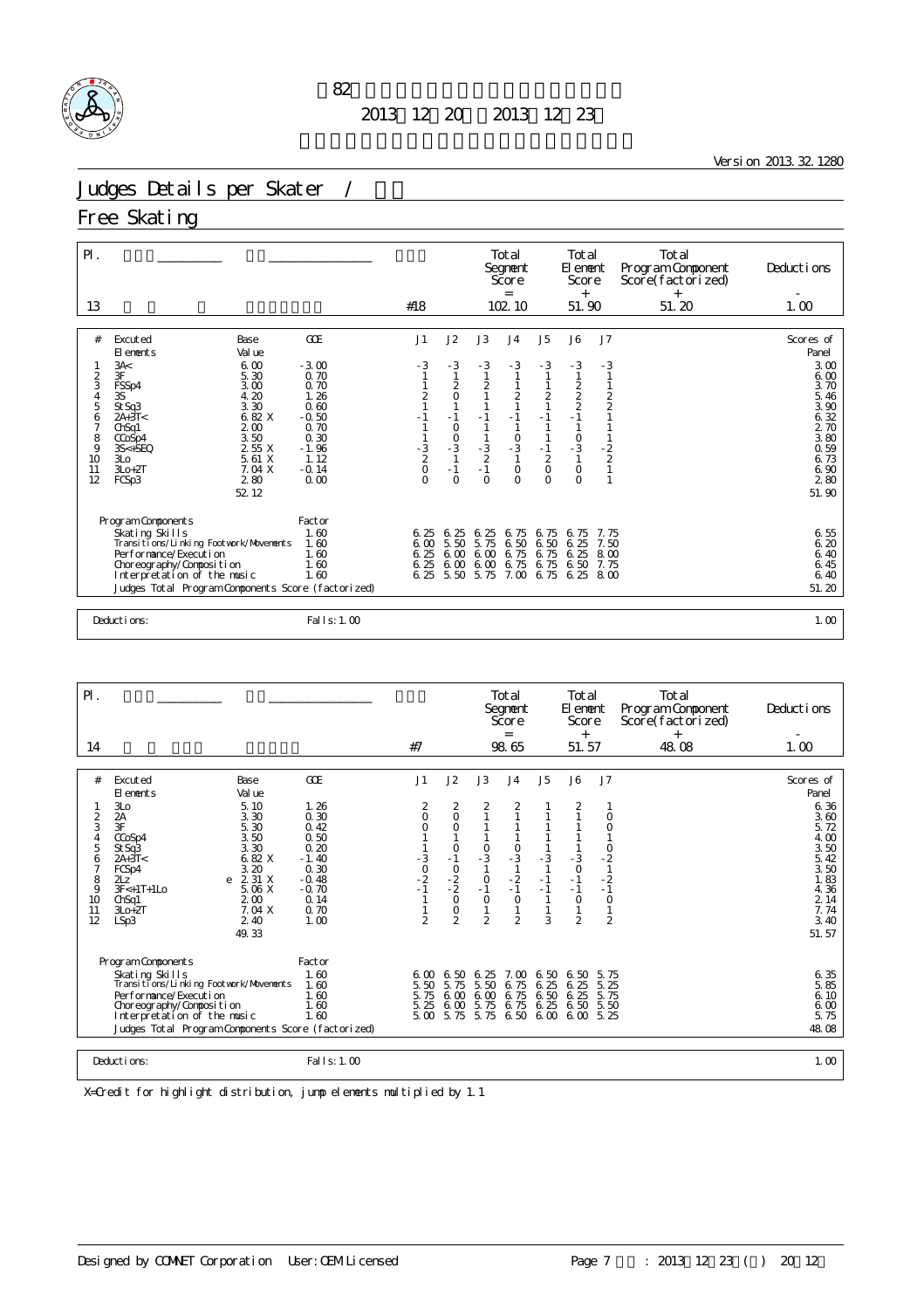

<u> 1980 - Johann Barn, mars ann an t-Amhain Aonaich an t-Aonaich an t-Aonaich ann an t-Aonaich ann an t-Aonaich</u>

Version 2013.32.1280

# Judges Details per Skater / 女子

Free Skating

| $\mathsf{P}$ .                                                                                                                                                                                                                                                                                                                                               |                                                                                                                     |                                                                                    |                                                                                 |                                                                                                           | Total<br>Segnent<br>Score<br>$=$                                                                                                            |                                                                                            | Total<br>El enent<br>Score<br>$^{+}$                          |                                                                                                                    | Total<br>Program Component<br>Score(factorized)<br>$^{+}$ | Deductions                                                                                                                                |
|--------------------------------------------------------------------------------------------------------------------------------------------------------------------------------------------------------------------------------------------------------------------------------------------------------------------------------------------------------------|---------------------------------------------------------------------------------------------------------------------|------------------------------------------------------------------------------------|---------------------------------------------------------------------------------|-----------------------------------------------------------------------------------------------------------|---------------------------------------------------------------------------------------------------------------------------------------------|--------------------------------------------------------------------------------------------|---------------------------------------------------------------|--------------------------------------------------------------------------------------------------------------------|-----------------------------------------------------------|-------------------------------------------------------------------------------------------------------------------------------------------|
| 15                                                                                                                                                                                                                                                                                                                                                           |                                                                                                                     | #13                                                                                |                                                                                 |                                                                                                           | 97.65                                                                                                                                       |                                                                                            | 48.97                                                         |                                                                                                                    | 49.68                                                     | 1.00                                                                                                                                      |
| Excuted<br>Base<br>#<br>El ements<br>Val ue<br>3Lz<br>6.00<br>e<br>$\overline{2}$<br>3L <sub>O</sub><br>5.10<br>3<br>$2A+2T$<br>4.60<br>4<br>2.40<br>LSp3<br>5<br>3.90<br>St Sq4<br>6.82 X<br>6<br>$2A+3T<$<br>2 86 X<br>7<br>$2S+2T$<br>8<br>280<br>FCSp3<br>9<br>4.62 X<br>3S<br>200<br>10<br>ChSq1<br>4.51 X<br>3T<br>11<br>12<br>3.50<br>CCoSp4<br>49.11 | <b>GOE</b><br>$-2.10$<br>0.42<br>$-0.40$<br>0.80<br>0.98<br>0.00<br>0.00<br>0.30<br>$-2.10$<br>0.56<br>0.70<br>0.70 | J1<br>$-3$<br>$\circ$<br>$\Omega$<br>$-1$<br>$\frac{0}{0}$<br>-3<br>$\mathfrak{D}$ | J2<br>$-3$<br>$-1$<br>$\circ$<br>$\circ$<br>$\frac{0}{3}$<br>$\circ$<br>$\circ$ | J3<br>$-3$<br>0<br>$\frac{2}{1}$<br>$\begin{matrix} 0 \\ 0 \end{matrix}$<br>$\mathbf{1}$<br>$\frac{3}{0}$ | J <sub>4</sub><br>$-3$<br>$\circ$<br>$-1$<br>$\circ$<br>$\circ$<br>$\mathbf{1}$<br>$-3$<br>$\mathbf{1}$<br>$\overline{2}$<br>$\overline{1}$ | J5<br>$-3$<br>0<br>2<br>2<br>0<br>2<br>3<br>$\mathbf{1}$<br>$\mathbf{1}$<br>$\overline{2}$ | J6<br>$-3$<br>$-2$<br>$-2$<br>$2$<br>O<br>$\mathbf 0$<br>$-3$ | J7<br>$-3$<br>$\mathbf{1}$<br>$\frac{1}{2}$<br>$\circ$<br>$\begin{array}{c} 0 \\ -3 \end{array}$<br>$\overline{2}$ |                                                           | Scores of<br>Panel<br>3.90<br>5.52<br>4.20<br>3.20<br>4.88<br>6.82<br>286<br>3.10<br>$2\frac{52}{2}$<br>$2\frac{56}{21}$<br>4.20<br>48.97 |
| Program Components<br>Skating Skills<br>Transi ti ons/Li nki ng Footvork/Movements<br>Per for mance/Execution<br>Choreography/Composition<br>Interpretation of the music<br>Judges Total Program Components Score (factorized)                                                                                                                               | Factor<br>1.60<br>1.60<br>1.60<br>1.60<br>1.60                                                                      | 6.25<br>5.50<br>5.75<br>6.25<br>6.50                                               | 6.00<br>5.75<br>5.75<br>5.75<br>6.00                                            | 6.00<br>5.50<br>5.25<br>5.75<br>5.75                                                                      | 6.50<br>6.25<br>6.50<br>6.75<br>6.50 6.75                                                                                                   | 6.50<br>25<br>6.<br>6.75<br>6.75                                                           | 6.25<br>5.75<br>6 <sub>0</sub><br>6.00<br>6.50                | 7. M<br>6.50<br>6.50<br>6.75<br>7.25                                                                               |                                                           | 6.30<br>5.90<br>6.10<br>6.30<br>6.45<br>49.68                                                                                             |
| Deductions:                                                                                                                                                                                                                                                                                                                                                  | Fal I s: 1.00                                                                                                       |                                                                                    |                                                                                 |                                                                                                           |                                                                                                                                             |                                                                                            |                                                               |                                                                                                                    |                                                           | 1.00                                                                                                                                      |

| $P$ .                                                              |                                                                                                                                                                                                                                                                                            |                                                                                                              |                                           |                                                                                            |                                                  | Total<br>Segnent<br>Score<br>$=$                                         |                                            | Total<br>El ement<br>Score<br>$^{+}$                              |                                                                             | Total<br>Program Component<br>Score(factorized)<br>$^{+}$ | Deductions                                                                                                                                       |
|--------------------------------------------------------------------|--------------------------------------------------------------------------------------------------------------------------------------------------------------------------------------------------------------------------------------------------------------------------------------------|--------------------------------------------------------------------------------------------------------------|-------------------------------------------|--------------------------------------------------------------------------------------------|--------------------------------------------------|--------------------------------------------------------------------------|--------------------------------------------|-------------------------------------------------------------------|-----------------------------------------------------------------------------|-----------------------------------------------------------|--------------------------------------------------------------------------------------------------------------------------------------------------|
| 16                                                                 | <b>FSC</b>                                                                                                                                                                                                                                                                                 |                                                                                                              | #14                                       |                                                                                            |                                                  | 95.56                                                                    |                                            | 53.00                                                             |                                                                             | 44.56                                                     | $2\omega$                                                                                                                                        |
| #<br>$\frac{2}{3}$<br>4<br>5<br>6<br>7<br>8<br>9<br>10<br>11<br>12 | Excuted<br>Base<br>Val ue<br>El ements<br>2.10<br>3Lz <<<br>e<br>$2A+3T<<$<br>4.60<br>FSSp3<br>260<br>$3F + 2T + 2T$<br>7.90<br>2.70<br>LSp4<br>3F<br>5.83 X<br>7.81 X<br>$3S+3T<$<br>5.61X<br>3 <sub>LO</sub><br>3.30<br>St Sq3<br>200<br>ChSq1<br>3.63X<br>2A<br>CCoSp4<br>3.50<br>51.58 | GOE<br>$-0.90$<br>$-1.50$<br>0.70<br>0.56<br>0.90<br>0.70<br>$-0.84$<br>0.42<br>0.20<br>0.28<br>0.50<br>0.40 | J1<br>$-3$<br>$-3$<br>$\overline{c}$<br>O | J2<br>$-3$<br>$-2$<br>0<br>3<br>$-2$<br>$\circ$<br>$\circ$<br>0<br>$\mathbf 0$<br>$\Omega$ | J3<br>$-3$<br>$-3$<br>2<br>$\frac{2}{1}$<br>$-1$ | J <sub>4</sub><br>$-3$<br>$-3$<br>$-1$<br>$\circ$<br>$\circ$<br>$\Omega$ | J5<br>$-3$<br>$-3$<br>O<br>$-1$<br>$\circ$ | J6<br>$-3$<br>$-3$<br>2<br>$\frac{2}{0}$<br>$-1$<br>0<br>$\Omega$ | J7<br>$-3$<br>$-3$<br>$2$<br>1<br>$\frac{2}{2}$<br>- 2<br>1<br>$\circ$<br>0 |                                                           | Scores of<br>Panel<br>1.20<br>$\frac{3}{3}$ $\frac{10}{30}$<br>8.46<br>3.60<br>6.53<br>6.97<br>6.03<br>$3.50$<br>$2.28$<br>4.13<br>3.90<br>53.00 |
|                                                                    | Program Components<br>Skating Skills<br>Transi ti ons/Li nki ng Footvork/Movements<br>Per for mance/Execution<br>Choreography/Composition<br>Interpretation of the music<br>Judges Total Program Components Score (factorized)                                                             | Factor<br>1.60<br>1.60<br>1.60<br>1.60<br>1.60                                                               | 5.25<br>4.75<br>5.00<br>5.00<br>4.75      | 6,00<br>5.50<br>5.75<br>5.50<br>5.25                                                       | 5.75<br>25<br>5.<br>5.50<br>5.50<br>5.50         | 6,00<br>5.50<br>5.75<br>600<br>5.<br>75                                  | 5.75<br>5.50<br>5.75<br>5.50<br>5.50       | 5.75<br>5.00<br>5.50<br>5.25<br>5.25                              | 6.25<br>5.75<br>6.00<br>6.25<br>5.75                                        |                                                           | $\frac{5}{5} \frac{85}{35}$<br>5. 65<br>5.55<br>5.45<br>44.56                                                                                    |
|                                                                    | Deductions:                                                                                                                                                                                                                                                                                | Falls: $200$                                                                                                 |                                           |                                                                                            |                                                  |                                                                          |                                            |                                                                   |                                                                             |                                                           | 2 <sub>0</sub>                                                                                                                                   |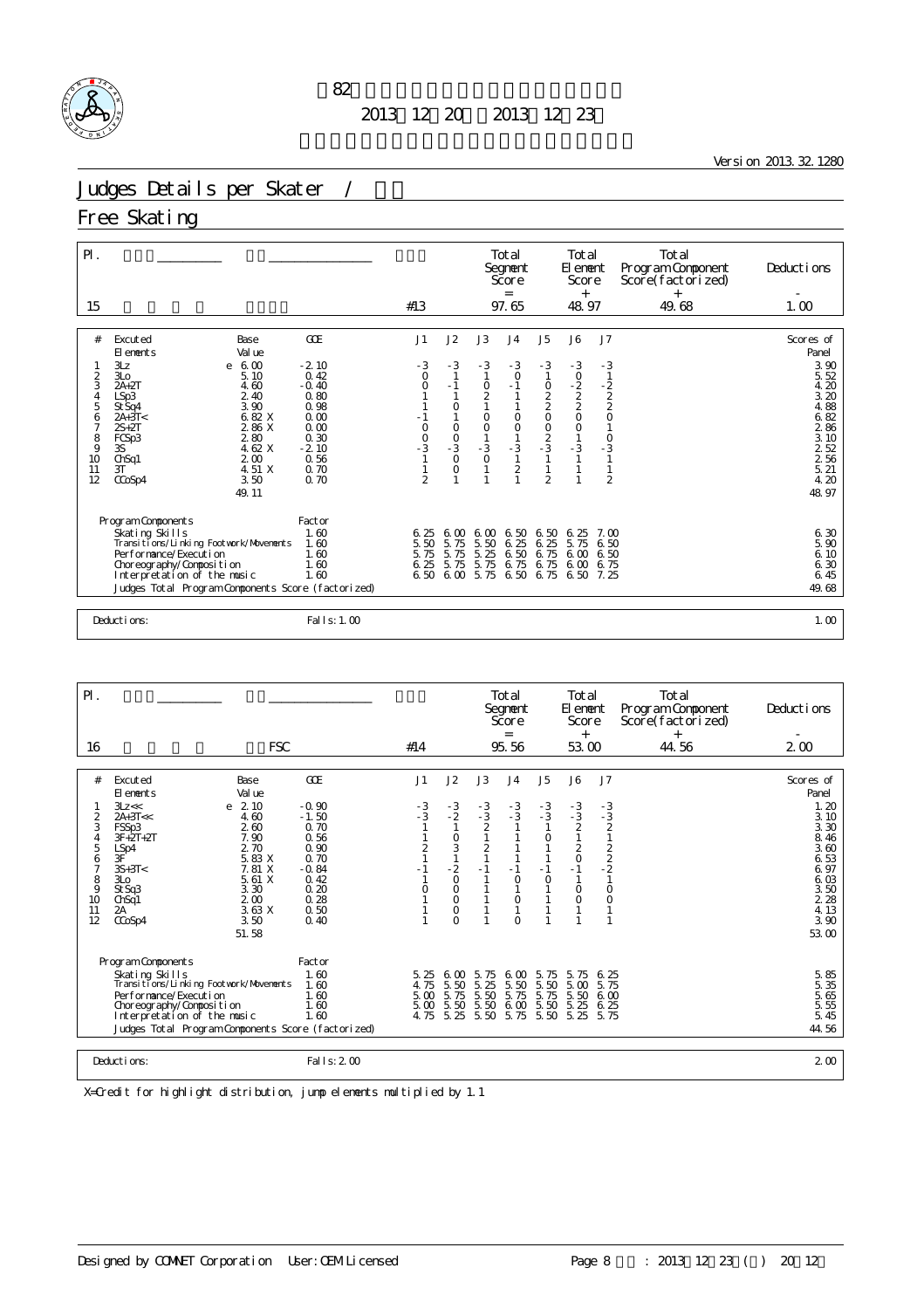

the control of the control of the control of the control of the control of

Version 2013.32.1280

### Judges Details per Skater /

#### Free Skating

| $\mathsf{P}$ .                        |                                                    |              |                                           |                         |                                                     | Total<br>Segnent<br>Score<br>$=$                |                                            | Total<br>El enent<br>Score<br>$^{+}$ |                                              | Total<br>Program Component<br>Score(factorized)<br>$+$ | Deductions         |
|---------------------------------------|----------------------------------------------------|--------------|-------------------------------------------|-------------------------|-----------------------------------------------------|-------------------------------------------------|--------------------------------------------|--------------------------------------|----------------------------------------------|--------------------------------------------------------|--------------------|
| 17                                    |                                                    |              | #11                                       |                         |                                                     | 92.09                                           |                                            | 40.01                                |                                              | 52.08                                                  | 0.00               |
|                                       |                                                    |              |                                           |                         |                                                     |                                                 |                                            |                                      |                                              |                                                        |                    |
| #                                     | Excuted<br>Base<br>Val ue<br>El ements             | GOE          | J1                                        | J2                      | J3                                                  | J <sub>4</sub>                                  | J <sub>5</sub>                             | J6                                   | J7                                           |                                                        | Scores of<br>Panel |
|                                       | $3T+2T+2T$<br>6.70                                 | 0.70         |                                           |                         |                                                     |                                                 | O                                          |                                      |                                              |                                                        | 7.40               |
|                                       | 3.30<br>St Sq3                                     | 1.00         | 2                                         | $\overline{\mathbf{c}}$ | 2                                                   |                                                 |                                            |                                      | $\begin{array}{c}\n2 \\ 2 \\ 1\n\end{array}$ |                                                        | 4.30               |
| $\frac{2}{3}$                         | 3T<br>4.10                                         | 0.84         |                                           |                         |                                                     | $\begin{smallmatrix} 2\\2\\0 \end{smallmatrix}$ |                                            |                                      |                                              |                                                        | 4.94               |
| $\begin{array}{c} 4 \\ 5 \end{array}$ | 1S<br>0.40<br>260                                  | 0.00<br>0.80 | $\begin{matrix} 0 \\ 2 \\ 0 \end{matrix}$ | $-1$                    | $\begin{smallmatrix} 0 \\ 2 \\ 0 \end{smallmatrix}$ |                                                 | $\begin{smallmatrix}0\\1\end{smallmatrix}$ | $\frac{3}{2}$<br>$\frac{2}{1}$       | $\begin{array}{c} 0 \\ 2 \\ -1 \end{array}$  |                                                        | 0.40               |
| 6                                     | CSp4<br>1S<br>0.44X                                | $-0.04$      |                                           | $-1$                    |                                                     | $\mathsf O$                                     | $\circ$                                    |                                      |                                              |                                                        | 3.40<br>0.40       |
| 7                                     | 3.63 X<br>2А                                       | $-0.50$      | $-1$                                      | $-1$                    |                                                     | $-1$                                            | $-1$                                       | $-1$                                 | $-1$                                         |                                                        | 3.13               |
| 8                                     | 3.50<br>CCoSp4                                     | 1.00         | $\mathbf 2$                               | $\overline{c}$          | $\frac{0}{2}$                                       | $\sqrt{2}$                                      | $\mathbf{1}$                               | 3                                    | $\overline{c}$                               |                                                        | 4.50               |
| 9<br>10                               | 2 64 X<br>$1A+2T$<br>2F<br>1.98 X                  | 0.00<br>0.12 | $\circ$<br>O                              | $\circ$<br>$\circ$      | $\mathbf{1}$                                        | $\mathsf O$                                     | $\circ$                                    | $\mathsf O$<br>$\mathbf{1}$          | $\circ$<br>$\mathbf{1}$                      |                                                        | 2 64<br>2 10       |
| 11                                    | 200<br>ChSq1                                       | 1.40         |                                           | $\overline{2}$          |                                                     | $\begin{matrix} 0 \\ 2 \\ 2 \end{matrix}$       | $\frac{0}{2}$                              |                                      |                                              |                                                        | 3.40               |
| 12                                    | 260<br>FCSSp3                                      | 0.80         |                                           |                         | $\frac{2}{2}$                                       |                                                 |                                            | $\frac{2}{2}$                        | $\frac{2}{2}$                                |                                                        | 3.40               |
|                                       | 33.89                                              |              |                                           |                         |                                                     |                                                 |                                            |                                      |                                              |                                                        | 40.01              |
|                                       | Program Components                                 | Factor       |                                           |                         |                                                     |                                                 |                                            |                                      |                                              |                                                        |                    |
|                                       | Skating Skills                                     | 1.60         | 6.25                                      | 6.50                    | 6.75                                                | 7.00                                            | 5.50                                       | 6.50                                 | 6.75                                         |                                                        | 6.55               |
|                                       | Transi ti ons/Li nki ng Footvork/Movements         | 1.60         | 5.75                                      | 6.00                    | 6.50                                                | 7.00                                            | 5.50                                       | 6.25                                 | 6,00                                         |                                                        | 6.10               |
|                                       | Performance/Execution                              | 1.60         | 6.25                                      | 6.25                    | 6.50                                                | 6.75                                            | 5.75                                       | 6.25                                 | 6.25                                         |                                                        | 6.30               |
|                                       | Choreography/Composition                           | 1.60         | 6.75                                      | 6.50                    | 6.75                                                | 7.25                                            | 6.00                                       | 6.50                                 | 7.00                                         |                                                        | 6.70               |
|                                       | Interpretation of the music                        | 1.60         | 7.00                                      | 6.75                    | 6.75                                                | 7.25                                            | 6,00                                       | 6.75                                 | 7.25                                         |                                                        | 6.90               |
|                                       | Judges Total Program Components Score (factorized) |              |                                           |                         |                                                     |                                                 |                                            |                                      |                                              |                                                        | 52 08              |
|                                       |                                                    |              |                                           |                         |                                                     |                                                 |                                            |                                      |                                              |                                                        |                    |
|                                       | Deductions:                                        |              |                                           |                         |                                                     |                                                 |                                            |                                      |                                              |                                                        | 0.00               |

| $\mathsf{P}$ .                                              |                                                                                                                                                                                                                                                                                    |                                                                                                                                  |                                                         |                                                                     |                                                                                              | Total<br>Segnent<br>Score<br>$=$                                                                         |                                                                                                  | Total<br>El ement<br>Score<br>$^{+}$                                                          |                                                                                      | Total<br>Program Component<br>Score(factorized)<br>$+$ | Deductions                                                                                                                           |
|-------------------------------------------------------------|------------------------------------------------------------------------------------------------------------------------------------------------------------------------------------------------------------------------------------------------------------------------------------|----------------------------------------------------------------------------------------------------------------------------------|---------------------------------------------------------|---------------------------------------------------------------------|----------------------------------------------------------------------------------------------|----------------------------------------------------------------------------------------------------------|--------------------------------------------------------------------------------------------------|-----------------------------------------------------------------------------------------------|--------------------------------------------------------------------------------------|--------------------------------------------------------|--------------------------------------------------------------------------------------------------------------------------------------|
| 18                                                          |                                                                                                                                                                                                                                                                                    |                                                                                                                                  | #3                                                      |                                                                     |                                                                                              | 90.47                                                                                                    |                                                                                                  | 46.75                                                                                         |                                                                                      | 44.72                                                  | 1.00                                                                                                                                 |
| #<br>2<br>3<br>4<br>5<br>6<br>7<br>8<br>9<br>10<br>11<br>12 | Excuted<br>Base<br>Val ue<br>El ements<br>4.20<br>3Lz <<br>e<br>6.80<br>$3F < +2T +2LO$<br>3Lo+2A+SEQ<br>6.72<br>3.00<br>FCCoSp3<br>5.50<br>$3S+2T$<br>1.98 X<br>3Lo <<<br>LSp2<br>1.90<br>260<br>St Sq2<br>200<br>ChSq1<br>3S<br>4.62 X<br>2A<br>3.63X<br>CCoSp4<br>3.50<br>46.45 | <b>GOE</b><br>$-2.10$<br>$-0.28$<br>0.70<br>0.50<br>0.42<br>$-0.90$<br>0.50<br>0.00<br>$\Omega$ $\Omega$<br>0.56<br>0.40<br>0.50 | J1<br>$-3$<br>$-1$<br>$\frac{0}{3}$<br>$\mathbf 0$<br>0 | J2<br>$-3$<br>$\mathbf 0$<br>$-3$<br>$\circ$<br>$\circ$<br>$\Omega$ | J3<br>$-3$<br>$\circ$<br>$-3$<br>$\overline{2}$<br>$\circ$<br>$\overline{O}$<br>$\mathbf{1}$ | J <sub>4</sub><br>$-3$<br>$\circ$<br>$\overline{2}$<br>$-3$<br>$\circ$<br>$\frac{0}{2}$<br>1<br>$\Omega$ | J5<br>$-3$<br>- 1<br>$\frac{0}{3}$<br>O<br>$\begin{smallmatrix}0\\1\end{smallmatrix}$<br>$\circ$ | J6<br>$-3$<br>$\circ$<br>$\circ$<br>$\frac{0}{3}$<br>$\circ$<br>$\circ$<br>$\circ$<br>$\circ$ | J7<br>$-3$<br>$-1$<br>$-3$<br>$-1$<br>$\circ$<br>$\mathbf{1}$<br>1<br>$\overline{2}$ |                                                        | Scores of<br>Panel<br>2 10<br>6.52<br>7.42<br>3.50<br>5.92<br>1.08<br>2 40<br>260<br>2 <sub>0</sub><br>5.18<br>4.03<br>4.00<br>46.75 |
|                                                             | Program Components<br>Skating Skills<br>Transi ti ons/Li nki ng Footvork/Movements<br>Per for mance/Execution<br>Choreography/Composition<br>Interpretation of the music<br>Judges Total Program Components Score (factorized)<br>Deductions:                                      | Factor<br>1.60<br>1.60<br>1.60<br>1.60<br>1.60<br>Fal   s: 1, 00                                                                 | 6.25<br>5.50<br>5.75<br>5.50<br>5.25                    | 6.25<br>5.50<br>6.00<br>5.75<br>5.50                                | 6.00<br>5.50<br>5.75<br>5.50<br>5.25                                                         | 6.00<br>5.25<br>5.75<br>5.75<br>5.50                                                                     | 6.00<br>5.25<br>5.50<br>5.25<br>5.25                                                             | 5.75<br>5.25<br>5.50<br>5.50<br>5.00                                                          | 6.25<br>5.50<br>5.50<br>5.50<br>5.00                                                 |                                                        | 6.10<br>$\frac{5}{5}$ . 40<br>5. 65<br>$\frac{5}{5}$ 55<br>5.25<br>44.72<br>1.00                                                     |
|                                                             |                                                                                                                                                                                                                                                                                    |                                                                                                                                  |                                                         |                                                                     |                                                                                              |                                                                                                          |                                                                                                  |                                                                                               |                                                                                      |                                                        |                                                                                                                                      |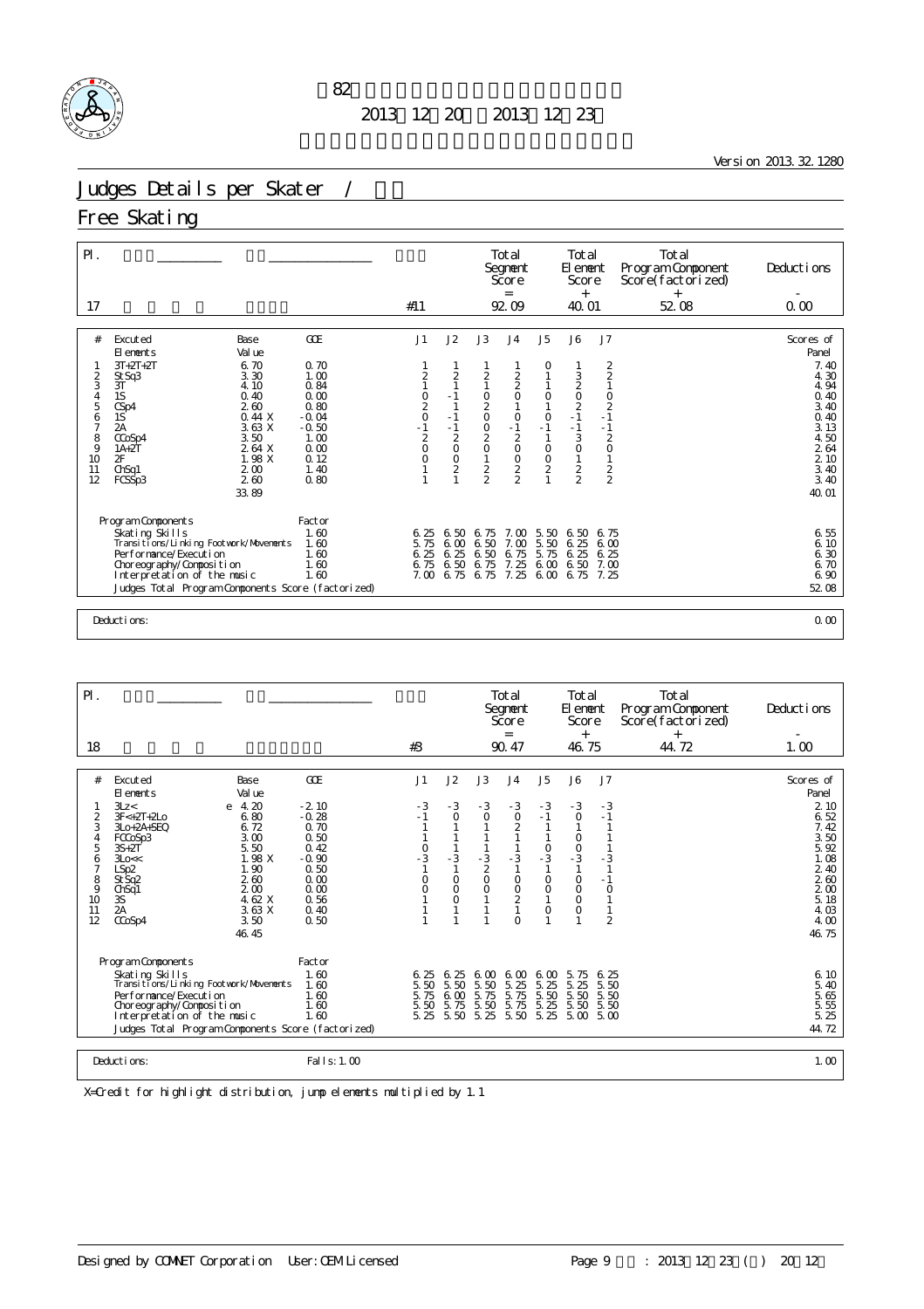

Version 2013.32.1280

### Judges Details per Skater / \

### Free Skating

| $\mathsf{PI}$ .<br>19                                                                                                                                                                                                                       |                                                                                                                               |                                                                                                              |                                                                                              |                                                                                           |                                                                  | Total<br>Segnent<br>Score<br>$=$                                                        |                                                                                                                              | Total<br>El enent<br>Score<br>$+$                                                                                       |                                                                                                                                        | Total<br>Program Component<br>Score(factorized)<br>$^{+}$<br>45.92 | Deductions                                                                                                                  |
|---------------------------------------------------------------------------------------------------------------------------------------------------------------------------------------------------------------------------------------------|-------------------------------------------------------------------------------------------------------------------------------|--------------------------------------------------------------------------------------------------------------|----------------------------------------------------------------------------------------------|-------------------------------------------------------------------------------------------|------------------------------------------------------------------|-----------------------------------------------------------------------------------------|------------------------------------------------------------------------------------------------------------------------------|-------------------------------------------------------------------------------------------------------------------------|----------------------------------------------------------------------------------------------------------------------------------------|--------------------------------------------------------------------|-----------------------------------------------------------------------------------------------------------------------------|
|                                                                                                                                                                                                                                             |                                                                                                                               |                                                                                                              | #10                                                                                          |                                                                                           |                                                                  | 88.51                                                                                   |                                                                                                                              | 42 59                                                                                                                   |                                                                                                                                        |                                                                    | 0.00                                                                                                                        |
| #<br>Excuted<br>El ements<br>3Lz <<<br>2<br>3L <sub>O</sub><br>3<br>3T <<br>FCSp4<br>4<br>5<br>St Sq3<br>2A<br>6<br>7<br>$3Lo < +SEQ$<br>8<br>$3T+2T$<br>9<br>2A<br>10<br>CCoSp4<br>11<br>Ch <sub>Sq</sub> 1<br>12<br>FCCoSp4               | Base<br>Val ue<br>2.10<br>5.10<br>290<br>3.20<br>3.30<br>3.63 X<br>3.17 X<br>5.94 X<br>3.63 X<br>3.50<br>200<br>3.50<br>41.97 | GOE<br>$-0.90$<br>0.14<br>$-1.12$<br>0.50<br>0.50<br>0.40<br>$-1.26$<br>0.42<br>0.20<br>0.60<br>0.14<br>1.00 | J1<br>$-3$<br>$\circ$<br>$-1$<br>$\begin{matrix} 0 \\ 2 \\ 0 \end{matrix}$<br>$\mathfrak{D}$ | J2<br>$-3$<br>$\frac{0}{2}$<br>$\frac{1}{2}$<br>$\circ$<br>1<br>$\circ$<br>$\overline{2}$ | J3<br>$-3$<br>$\frac{2}{2}$<br>$-2$<br>$\circ$<br>$\overline{2}$ | J <sub>4</sub><br>$-3$<br>$-1$<br>$-2$<br>0<br>$\circ$<br>$\mathsf O$<br>$\overline{2}$ | J <sub>5</sub><br>$-3$<br>$\circ$<br>$-1$<br>$\frac{1}{2}$<br>$\mathbf{1}$<br>$\mathbf{1}$<br>$\mathbf{1}$<br>$\overline{2}$ | J6<br>$-3$<br>$^{0}_{-2}$<br>$\frac{1}{0}$<br>$\frac{2}{0}$<br>$\circ$<br>$\mathbf{1}$<br>$\mathsf O$<br>$\overline{a}$ | J7<br>$-3$<br>$\circ$<br>$-2$<br>$\mathbf{1}$<br>1<br>$\frac{2}{1}$<br>$\mathbf{1}$<br>$\mathbf{1}$<br>$\frac{2}{1}$<br>$\overline{2}$ |                                                                    | Scores of<br>Panel<br>1.20<br>5.24<br>1.78<br>3.70<br>3.80<br>4.03<br>1.91<br>6.36<br>3.83<br>4.10<br>2 14<br>4.50<br>42 59 |
| Program Components<br>Skating Skills<br>Transi ti ons/Li nki ng Footvork/Movements<br>Performance/Execution<br>Choreography/Composition<br>Interpretation of the music<br>Judges Total Program Components Score (factorized)<br>Deductions: |                                                                                                                               | Factor<br>1.60<br>1.60<br>1.60<br>1.60<br>1.60                                                               | 5.75<br>5.50<br>5.75<br>5.50<br>5.50                                                         | $\infty$<br>6.<br>5.25<br>5.75<br>5.75<br>5.50                                            | 6.00<br>5.50<br>5.75<br>5.75<br>5.25                             | 6.50<br>6.00<br>6.25<br>6.25<br>6.00                                                    | 5.75<br>5.50<br>6.00<br>6.00<br>6.25                                                                                         | 5.75<br>5.25<br>5.25<br>5.50<br>5.50                                                                                    | 6.25<br>5.75<br>5.75<br>600<br>5.75                                                                                                    |                                                                    | 5.95<br>$\frac{5}{5}$ 50<br>5.80<br>5.80<br>5.65<br>45.92<br>0.00                                                           |

| $\mathsf{P}$ .                                                           |                                                                                                                                                                                                                                                                                             |                                                                                                                 |                                                                                                                            |                                                                                      |                                                               | Total<br>Segnent<br>Score                                       |                                                                            | Total<br>El ement<br>Score                                                                                          |                                                                    | Total<br>Program Component<br>Score(factorized) | Deductions                                                                                                                                            |
|--------------------------------------------------------------------------|---------------------------------------------------------------------------------------------------------------------------------------------------------------------------------------------------------------------------------------------------------------------------------------------|-----------------------------------------------------------------------------------------------------------------|----------------------------------------------------------------------------------------------------------------------------|--------------------------------------------------------------------------------------|---------------------------------------------------------------|-----------------------------------------------------------------|----------------------------------------------------------------------------|---------------------------------------------------------------------------------------------------------------------|--------------------------------------------------------------------|-------------------------------------------------|-------------------------------------------------------------------------------------------------------------------------------------------------------|
| 20                                                                       |                                                                                                                                                                                                                                                                                             |                                                                                                                 | #5                                                                                                                         |                                                                                      |                                                               | $=$<br>87.93                                                    |                                                                            | $^{+}$<br>38.33                                                                                                     |                                                                    | $^{+}$<br>49.60                                 | 0.00                                                                                                                                                  |
| #<br>2<br>3<br>4<br>5<br>6<br>$\overline{7}$<br>8<br>9<br>10<br>11<br>12 | Excuted<br>Base<br>Val ue<br>El ements<br>2Lz<br>2.10<br>3L <sub>O</sub><br>5.10<br>$3T < +2T + 2T <$<br>5.10<br>280<br>FCSp3<br>3.50<br>CCoSp4<br>3.30<br>2A<br>1.98 X<br>3F <<<br>e<br>35<<br>3.19 X<br>3.30<br>St Sq3<br>4.18 X<br>$3S<+2T<$<br>2.40<br>LSp3<br>200<br>Ch <sub>Sq1</sub> | GOE<br>0.00<br>0.70<br>$-1.26$<br>0.90<br>0.50<br>0.40<br>$-0.78$<br>$-1.82$<br>0.60<br>$-1.40$<br>0.70<br>0.84 | J <sub>1</sub><br>0<br>$\frac{2}{2}$<br>$\mathbf{1}$<br>$\begin{array}{c} 0 \\ -3 \\ -2 \\ 2 \\ -1 \end{array}$<br>$\circ$ | J2<br>0<br>$\mathbf{1}$<br>$-1$<br>2<br>1<br>$\circ$<br>$-1$<br>$-3$<br>$-0$<br>$-2$ | J3<br>O<br>$\frac{2}{2}$<br>$-3$<br>$-3$<br>$-1$<br>$-2$<br>2 | J <sub>4</sub><br>$\frac{2}{2}$<br>$-3$<br>$-3$<br>$-1$<br>$-2$ | J5<br>0<br>$\frac{2}{2}$<br>$-3$<br>$-3$<br>$-2$<br>$-2$<br>$\overline{2}$ | J6<br>$-1$<br>$-1$<br>$\overline{2}$<br>$\begin{array}{c} 1 \\ -2 \\ -2 \\ 1 \\ -2 \\ 2 \\ 2 \\ 2 \\ 1 \end{array}$ | J <sub>7</sub><br>0<br>$-2$<br>$-2$<br>$-2$<br>$-2$<br>$-2$<br>$2$ |                                                 | Scores of<br>Panel<br>2 10<br>5.80<br>3.84<br>3.70<br>4.00<br>3.70<br>1.20<br>1.37<br>$\frac{3}{2}$ $\frac{90}{78}$<br>$\frac{1}{2}$ $\frac{1}{2}$ 84 |
|                                                                          | 38.95<br>Program Components<br>Skating Skills<br>Transi ti ons/Li nki ng Footvork/Movements<br>Per for mance/Execution<br>Choreography/Composition<br>Interpretation of the music<br>Judges Total Program Components Score (factorized)<br>Deductions:                                      | Factor<br>1.60<br>1.60<br>1.60<br>1.60<br>1.60                                                                  | 6.50<br>6.25<br>6.25<br>6.25                                                                                               | 6.75<br>6,00,6,00<br>6.50<br>6.50<br>6.25                                            | 6.25<br>6.00<br>5.75<br>6.25<br>6.00                          | 6.25<br>6.00<br>5.75<br>6.00<br>6.00                            | 6.75<br>6.00<br>6.50<br>6.75                                               | 6.50<br>6.25<br>6.00<br>6.50<br>6.75 6.25                                                                           | 6.50<br>5.25<br>5.75<br>6,00<br>6 <sub>0</sub>                     |                                                 | 38.33<br>6.50<br>6.00<br>6.05<br>6.30<br>6.15<br>49.60<br>0.00                                                                                        |
|                                                                          |                                                                                                                                                                                                                                                                                             |                                                                                                                 |                                                                                                                            |                                                                                      |                                                               |                                                                 |                                                                            |                                                                                                                     |                                                                    |                                                 |                                                                                                                                                       |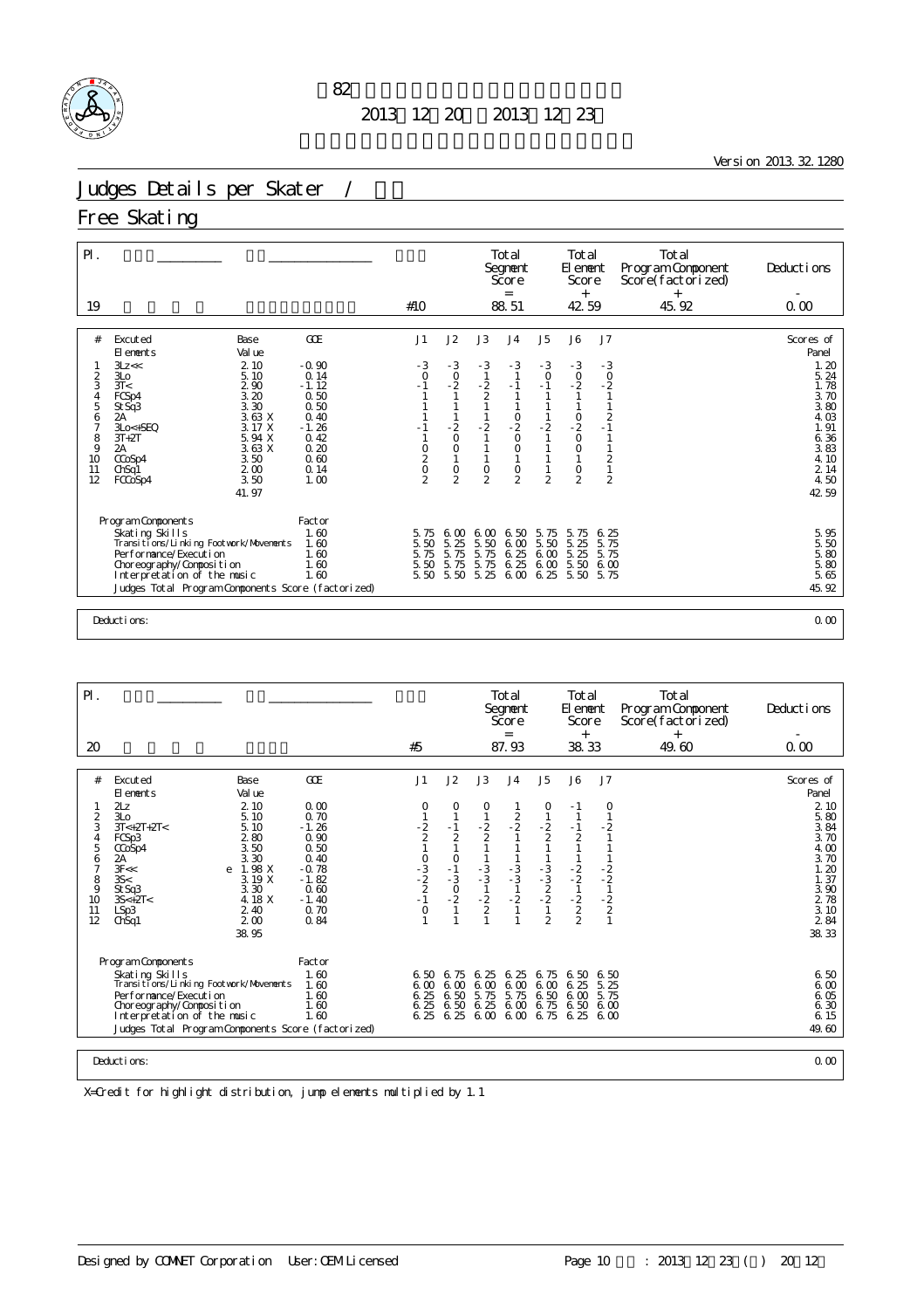

<u>Version 2013.32.1280</u>

### Judges Details per Skater / 女子

Free Skating

| $\mathsf{P}$ .                                                                                                                                                                                                            |                                                                                                                                    |                                                                                                               |                                                                                                            |                                                                                                                   |                                                                                                                 | Total<br>Segnent<br>Score<br>$=$                                                                                                             |                                                                                                                                                                   | Total<br>El enent<br>Score<br>$^{+}$                                                                                    |                                                                          | Total<br>Program Component<br>Score(factorized)<br>$^{+}$ | Deductions                                                                                                                    |
|---------------------------------------------------------------------------------------------------------------------------------------------------------------------------------------------------------------------------|------------------------------------------------------------------------------------------------------------------------------------|---------------------------------------------------------------------------------------------------------------|------------------------------------------------------------------------------------------------------------|-------------------------------------------------------------------------------------------------------------------|-----------------------------------------------------------------------------------------------------------------|----------------------------------------------------------------------------------------------------------------------------------------------|-------------------------------------------------------------------------------------------------------------------------------------------------------------------|-------------------------------------------------------------------------------------------------------------------------|--------------------------------------------------------------------------|-----------------------------------------------------------|-------------------------------------------------------------------------------------------------------------------------------|
| 21                                                                                                                                                                                                                        |                                                                                                                                    |                                                                                                               | #8                                                                                                         |                                                                                                                   |                                                                                                                 | 87.53                                                                                                                                        |                                                                                                                                                                   | 47.41                                                                                                                   |                                                                          | 41.12                                                     | 1.00                                                                                                                          |
| #<br>Excuted<br>El ements<br>3Lz<br>$\overline{2}$<br>$3T+2T$<br>3<br>2 <sub>LO</sub><br>FSSp3<br>4<br>5<br>LSp4<br>$2A+2T+2L0$<br>6<br>7<br>$3T+2T$<br>8<br>3S<br>9<br>St Sq3<br>10<br>ChSq1<br>2A<br>11<br>12<br>CCoSp3 | Base<br>Val ue<br>$e \t 6.00$<br>5.40<br>1.80<br>260<br>2.70<br>6.40<br>5.94 X<br>4.62 X<br>3.30<br>200<br>3.63 X<br>3.00<br>47.39 | <b>GOE</b><br>$-2.10$<br>0.28<br>0.00<br>0.40<br>1.00<br>0.20<br>0.14<br>0.00<br>0.00<br>0.00<br>0.00<br>0.10 | J1<br>- 3<br>0<br>$\overline{2}$<br>$\circ$<br>$\overline{O}$<br>$\circ$<br>$\circ$<br>$\circ$<br>$\Omega$ | J2<br>$-3$<br>$\circ$<br>$\overline{2}$<br>$\circ$<br>$\circ$<br>$\circ$<br>$\circ$<br>$\overline{O}$<br>$\Omega$ | J3<br>$-3$<br>$\circ$<br>0<br>$^{\rm O}_{\rm 2}$<br>$\circ$<br>$\circ$<br>$\circ$<br>$\overline{1}$<br>$\Omega$ | J <sub>4</sub><br>$-3$<br>$\circ$<br>$\circ$<br>$\overline{c}$<br>$\circ$<br>$\circ$<br>$\circ$<br>$\circ$<br>$\circ$<br>$\circ$<br>$\Omega$ | J5<br>$-3$<br>$\circ$<br>O<br>$\begin{smallmatrix}0\\1\end{smallmatrix}$<br>$\mathsf O$<br>$\circ$<br>$\circ$<br>$\circ$<br>$\circ$<br>$\overline{O}$<br>$\Omega$ | J6<br>$-3$<br>$\circ$<br>$\circ$<br>$\frac{2}{2}$<br>$\mathbf 0$<br>$\circ$<br>$\circ$<br>$\circ$<br>$\circ$<br>$\circ$ | J7<br>$-3$<br>$\circ$<br>$\overline{2}$<br>$\circ$<br>$\circ$<br>$\circ$ |                                                           | Scores of<br>Panel<br>3.90<br>5.68<br>1.80<br>3.00<br>3.70<br>6.60<br>6.08<br>4.62<br>3.30<br>$200$<br>$363$<br>3.10<br>47.41 |
| Program Components<br>Skating Skills<br>Per for mance/Execution<br>Choreography/Composition<br>Interpretation of the music<br>Deductions:                                                                                 | Transi ti ons/Li nki ng Footvork/Movements<br>Judges Total Program Components Score (factorized)                                   | Factor<br>1.60<br>1.60<br>1.60<br>1.60<br>1.60<br>Fal   s: 1, 00                                              | $5\,\mathrm{m}$<br>4.50<br>4.75<br>4.75<br>4.75                                                            | 75<br>-5.<br>5.<br>25<br>$\frac{5}{5}$ 50<br>5.25                                                                 | 5.25<br>5.00<br>$\frac{5}{5}$ $\frac{00}{25}$<br>5.00                                                           | 5.75<br>5.00<br>$\frac{5}{5}$ 50<br>5.25<br>5.00                                                                                             | 5.00<br>25<br>4.<br>4.50<br>4.50<br>4.50                                                                                                                          | 5.50<br>4.75<br>5.00<br>5.25<br>5.00                                                                                    | 5.75<br>5.25<br>5.75<br>5.50<br>5.50                                     |                                                           | 5.45<br>4.90<br>$\frac{5}{5}$ $\frac{15}{20}$<br>5.00<br>41.12<br>1.00                                                        |

| $\mathsf{P}$ .                                                     |                                                                                                                                                                                                                                                                                              |                                                                                                           |                                                                                          |                                                              |                                                                                    | Total<br>Segnent<br>Score<br>$=$                                                                            |                                                                                                          | Total<br>El ement<br>Score<br>$^{+}$                                                                         |                                                        | Total<br>Program Component<br>Score(factorized)<br>$^{+}$ | Deductions                                                                                                                                    |
|--------------------------------------------------------------------|----------------------------------------------------------------------------------------------------------------------------------------------------------------------------------------------------------------------------------------------------------------------------------------------|-----------------------------------------------------------------------------------------------------------|------------------------------------------------------------------------------------------|--------------------------------------------------------------|------------------------------------------------------------------------------------|-------------------------------------------------------------------------------------------------------------|----------------------------------------------------------------------------------------------------------|--------------------------------------------------------------------------------------------------------------|--------------------------------------------------------|-----------------------------------------------------------|-----------------------------------------------------------------------------------------------------------------------------------------------|
| 22                                                                 |                                                                                                                                                                                                                                                                                              |                                                                                                           | #6                                                                                       |                                                              |                                                                                    | 86.35                                                                                                       |                                                                                                          | 42 35                                                                                                        |                                                        | 44.00                                                     | 0.00                                                                                                                                          |
| #<br>$\frac{2}{3}$<br>4<br>5<br>6<br>7<br>8<br>9<br>10<br>11<br>12 | Excuted<br>Base<br>El ements<br>Val ue<br>2z<br>2.10<br>e<br>3T<br>4.10<br>1.80<br>2L <sub>0</sub><br>3.20<br>FCSp4<br>2.40<br>LSp3<br>$3T+2T$<br>5.94 X<br>35<<br>3.19 X<br>$2A+2T$<br>5.06 X<br>3.30<br>St Sq3<br>200<br>Ch <sub>Sq1</sub><br>5.06 X<br>$2A+2T$<br>3.50<br>CCoSp4<br>41.65 | GOE<br>$-0.48$<br>0.00<br>0.00<br>0.10<br>0.30<br>0.14<br>$-0.84$<br>0.00<br>0.60<br>0.28<br>0.10<br>0.50 | J1<br>- 1<br>$\circ$<br>$\circ$<br>$\circ$<br>$\circ$<br>$\circ$<br>$-1$<br>$\circ$<br>0 | J2<br>$-2$<br>O<br>O<br>O<br>$-2$<br>$\circ$<br>O<br>$\circ$ | J3<br>$-2$<br>$\circ$<br>$\circ$<br>$\frac{0}{2}$<br>$\circ$<br>$\circ$<br>$\circ$ | J <sub>4</sub><br>$-2$<br>$\circ$<br>$\circ$<br>$\circ$<br>$\circ$<br>$-1$<br>$\circ$<br>$\circ$<br>$\circ$ | J <sub>5</sub><br>$-2$<br>$\circ$<br>$\circ$<br>$-1$<br>$\circ$<br>$\circ$<br>$-1$<br>$\circ$<br>$\circ$ | J6<br>$-1$<br>$\circ$<br>$\circ$<br>$\circ$<br>$-1$<br>$\circ$<br>$\frac{2}{2}$<br>$\circ$<br>$\overline{2}$ | J7<br>$-1$<br>$\circ$<br>$\circ$<br>0<br>$\frac{2}{0}$ |                                                           | Scores of<br>Panel<br>1.62<br>4.10<br>1.80<br>3.30<br>2 70<br>6.08<br>2 3 5<br>5.06<br>$\frac{3}{2}$ $\frac{90}{28}$<br>5.16<br>4.00<br>42 35 |
|                                                                    | Program Components<br>Skating Skills<br>Transi ti ons/Li nki ng Footvork/Movements<br>Per for mance/Execution<br>Choreography/Composition<br>Interpretation of the music<br>Judges Total Program Components Score (factorized)<br>Deductions:                                                | Factor<br>1.60<br>1.60<br>1.60<br>1.60<br>1.60                                                            | 5.25<br>4.75<br>5.00<br>5.25<br>5.50                                                     | 5.50<br>5.25<br>5.25<br>5.50<br>5.50                         | 5.50<br>5.00<br>5.25<br>5.50<br>5.00 6.00                                          | 5.75<br>5.50<br>5.75<br>6.25                                                                                | 5.25<br>5.00<br>5.25<br>5.50<br>5.75                                                                     | 5.75<br>5.50<br>5.75<br>5.50<br>6.00                                                                         | 6.25<br>5.25<br>5.75<br>5.75<br>6 <sub>0</sub>         |                                                           | $\frac{5}{5}$ . 55<br>5. 20<br>5.45<br>5.<br>55<br>5.75<br>44.00<br>0.00                                                                      |